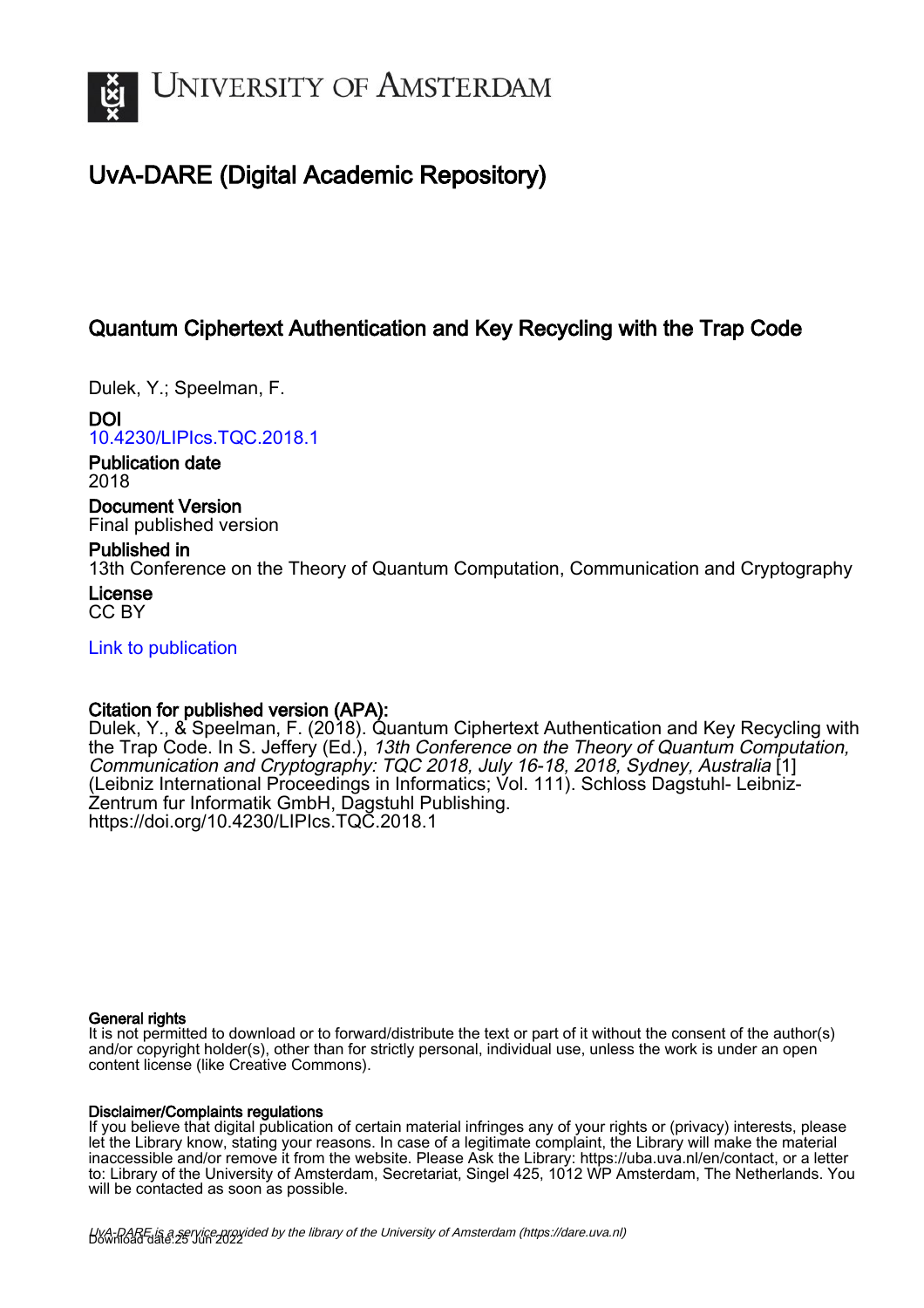# **Quantum Ciphertext Authentication and Key Recycling with the Trap Code**

## **Yfke Dulek**

Qusoft, Centrum voor Wiskunde en Informatica, Amsterdam, the Netherlands [dulek@cwi.nl](mailto:dulek@cwi.nl)

## **Florian Speelman**<sup>1</sup>

QMATH, Department of Mathematical Sciences, University of Copenhagen, Denmark [speelman@math.ku.dk](mailto:speelman@math.ku.dk)

## **Abstract**

We investigate quantum authentication schemes constructed from quantum error-correcting codes. We show that if the code has a property called *purity testing*, then the resulting authentication scheme guarantees the integrity of ciphertexts, not just plaintexts. On top of that, if the code is *strong* purity testing, the authentication scheme also allows the encryption key to be recycled, partially even if the authentication rejects. Such a strong notion of authentication is useful in a setting where multiple ciphertexts can be present simultaneously, such as in interactive or delegated quantum computation. With these settings in mind, we give an explicit code (based on the trap code) that is strong purity testing but, contrary to other known strong-purity-testing codes, allows for natural computation on ciphertexts.

**2012 ACM Subject Classification** Theory of computation → Cryptographic protocols, Theory of computation  $\rightarrow$  Error-correcting codes, Security and privacy  $\rightarrow$  Information-theoretic techniques, Security and privacy  $\rightarrow$  Symmetric cryptography and hash functions, Theory of computation  $\rightarrow$ Quantum information theory

**Keywords and phrases** quantum authentication, ciphertext authentication, trap code, puritytesting codes, quantum computing on encrypted data

**Digital Object Identifier** [10.4230/LIPIcs.TQC.2018.1](http://dx.doi.org/10.4230/LIPIcs.TQC.2018.1)

**Related Version** <https://arxiv.org/abs/1804.02237> (full version)

**Acknowledgements** We thank Gorjan Alagic, Christian Majenz, and Christian Schaffner for valuable discussions and useful input at various stages of this research. Aditionally, we thank Christian Schaffner for his comments on an earlier version of this manuscript.

## **1 Introduction**

A central topic in cryptography is authentication: how can we make sure that a message remains unaltered when we send it over an insecure channel? How do we protect a file from being corrupted when it is stored someplace where adversarial parties can potentially access it? And, especially relevant in the current era of cloud computing, how can we let an untrusted third party compute on such authenticated data?

<sup>1</sup> European Research Council (ERC Grant Agreement no 337603), the Danish Council for Independent Research (Sapare Aude), Qubiz Quantum Innovation Center, and VILLUM FONDEN via the QMATH Centre of Excellence (Grant No. 10059)



<sup>©</sup> Yfke Dulek and Florian Speelman; licensed under Creative Commons License CC-BY

<sup>13</sup>th Conference on the Theory of Quantum Computation, Communication and Cryptography (TQC 2018). Editor: Stacey Jeffery; Article No. 1; pp. 1:1–1[:17](#page-17-0)



[Leibniz International Proceedings in Informatics](http://www.dagstuhl.de/lipics/) Leibniz international riveredings in miximetrix<br>
LIPICS [Schloss Dagstuhl – Leibniz-Zentrum für Informatik, Dagstuhl Publishing, Germany](http://www.dagstuhl.de)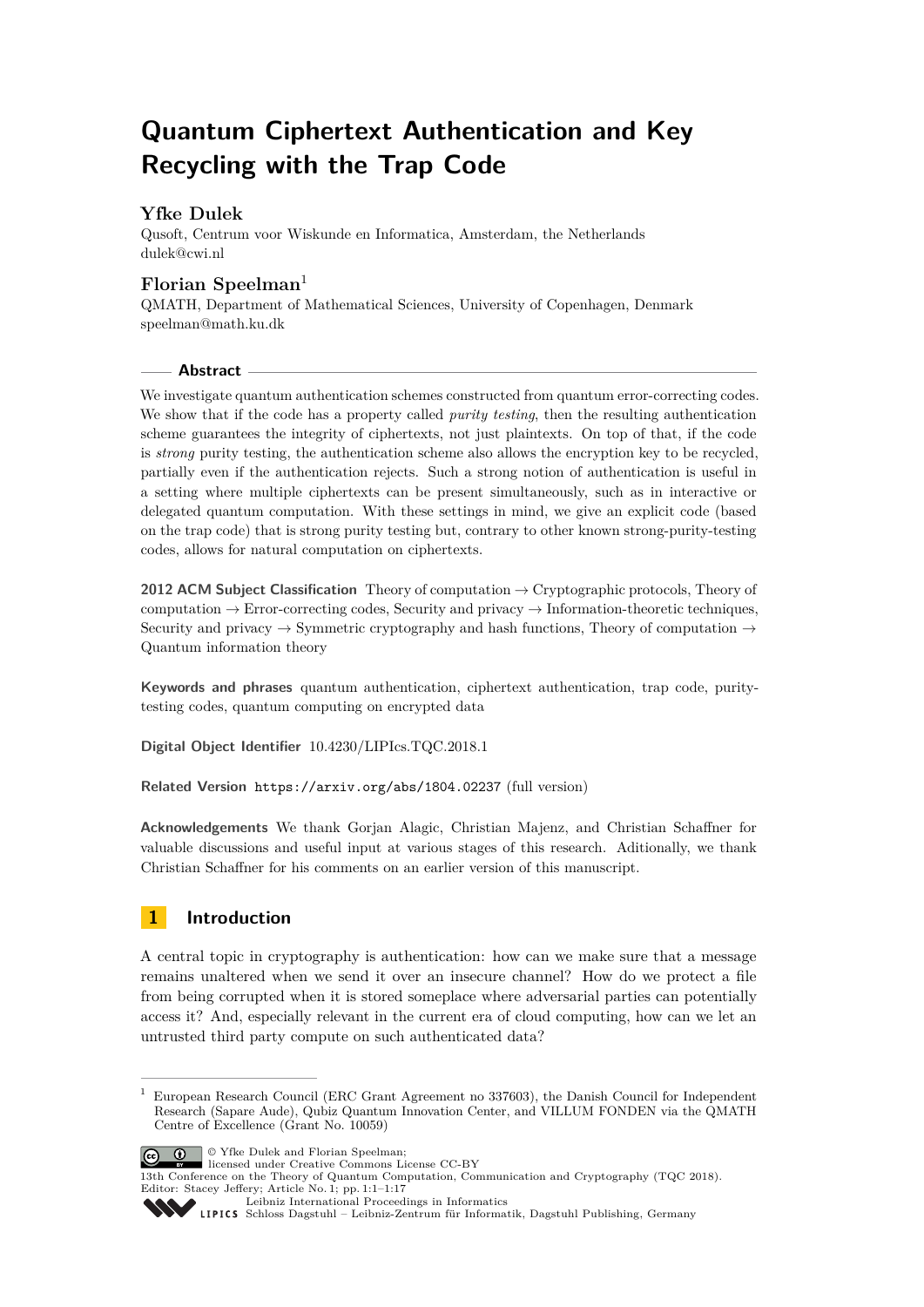#### **1:2 Quantum Ciphertext Authentication and Key Recycling with the Trap Code**

Following extensive research on authentication of classical data, starting with the seminal work by Wegman and Carter [\[17\]](#page-17-1), several schemes have been proposed for authenticating quantum states  $[5, 1, 6]$  $[5, 1, 6]$  $[5, 1, 6]$  $[5, 1, 6]$  $[5, 1, 6]$ . One notable such scheme is the trap code  $[6]$ , an encoding scheme that surrounds the data with dummy qubits that function as *traps*, revealing any unauthorized attempts to alter the plaintext data. A client holding the classical encryption key can guide a third party in performing computations directly on the ciphertext by sending inputindependent auxiliary quantum states that help bypass the traps, and updating the classical key during the computation. The result is an authenticated output ciphertext.

The trap code distinguishes itself from other quantum authentication schemes in two ways. First, individually-authenticated input qubits can be entangled during the computation, but still be de-authenticated individually. This contrasts for example the Clifford code [\[1\]](#page-16-0), where de-authentication needs to happen simultaneously on all qubits that were involved in the computation, including any auxiliary ones. Second, the trap code allows for 'authenticated measurements': if a third party measures a ciphertext, the client can verify the authenticity of the result from the classical measurement outcomes only. It is not known how to perform authenticated measurements on other codes. These two qualities make the trap code uniquely suited for quantum computing on authenticated data. It was originally designed for its use in quantum one-time programs [\[6\]](#page-17-3), but has found further applications in zero-knowledge proofs for QMA [\[7\]](#page-17-4), and in quantum homomorphic encryption with verification [\[2\]](#page-16-1).

The extraordinary structure of the trap code is simultaneously its weakness: an adversary can learn information about the secret key by altering the ciphertext in a specific way, and observing whether or not the result is accepted by the client. Thus, to ensure security after de-authentication, the key needs to be refreshed before another quantum state is authenticated. This need for a refresh inhibits the usefulness of the trap code, because computation on multiple qubits under the trap code requires these qubits to be authenticated under overlapping secret keys.

In recent years, several works have refined the original definition of quantum authentication by Barnum et al. [\[5\]](#page-17-2). The trap code is secure under the weakest of these definitions [\[10\]](#page-17-5), where only authenticity of the plaintext is guaranteed. But, as argued, it is not under the stronger 'total authentication' [\[12\]](#page-17-6), where no information about the key is leaked if the client accepts the authentication. As Portmann mentions in his work on authentication with key recycling in the abstract-cryptography framework [\[15\]](#page-17-7), it is not even clear whether the trap code can be regarded as a scheme with *partial* key leakage, as defined in [\[12\]](#page-17-6), because of the adaptive way in which it can be attacked. In a different direction, Alagic, Gagliardoni, and Majenz [\[3\]](#page-16-2) define a notion of quantum ciphertext authentication (QCA), where also the integrity of the ciphertext is guaranteed, and not just that of the plaintext. Ciphertext authentication is incomparable with total authentication: neither one implies the other. Before the current work, it was unknown whether the trap code authenticates ciphertexts.

Barnum et al. [\[5\]](#page-17-2) built schemes for authentication of quantum data based on quantum error-correcting codes that are *purity testing*, meaning that any bit or phase flip on the message is detected with high probability. Portmann [\[15\]](#page-17-7), working in the abstract-cryptography framework, showed that if the underlying code satisfies a stronger requirement called *strong purity testing*, the resulting authentication scheme allows for complete key recycling in the accept case, and for partial key recycling in the reject case. The trap code can be seen as a purity-testing error-correcting code, but it is not strong purity testing. This is consistent with the observation that keys in the trap code cannot be recycled.

Quantum plaintext authentication with key recycling has been studied before. Oppenheim and Horodecki [\[14\]](#page-17-8) showed partial key recycling for schemes based on purity testing codes,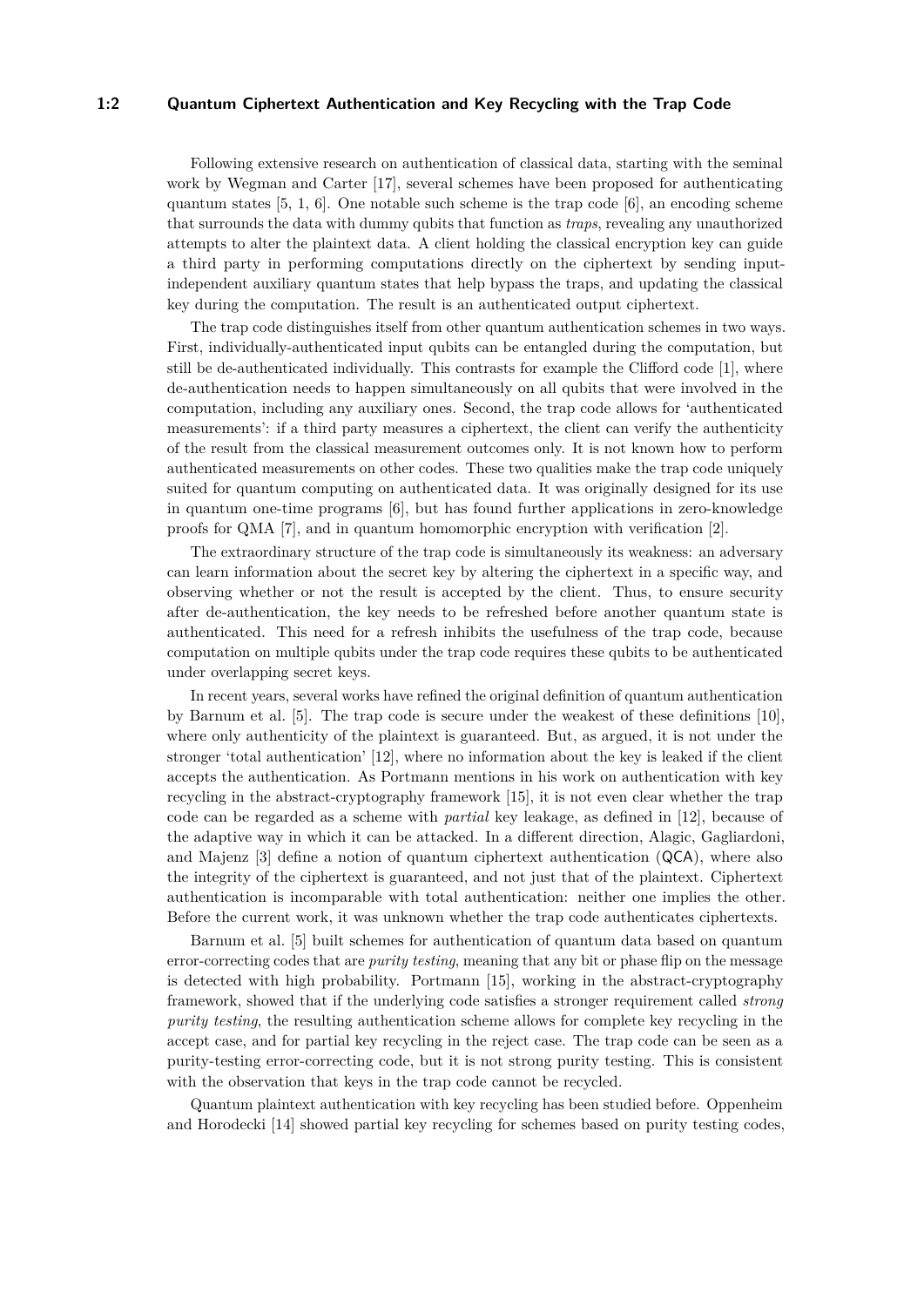<span id="page-3-0"></span>

**Figure 1** Overview of different definitions of quantum authentication. Three previously defined notions (in gray) and their relations were already known: DNS [\[10\]](#page-17-5) is strictly weaker than GYZ [\[12\]](#page-17-6) (total authentication) and QCA [\[3\]](#page-16-2). These last two are incomparable: there exist schemes that satisfy either one, but not the other. On the bottom right, our new definition QCA-R is displayed: it is strictly stronger than both GYZ and QCA. For justifications of the relations displayed in this figure, refer to pages [6](#page-6-0) (for DNS  $\rightarrow$  GYZ), 6 (for DNS  $\rightarrow$  QCA), 6 (for GYZ  $\rightarrow$  QCA), and [9](#page-8-0) (for GYZ  $\rightarrow$  $QCA-R$  and  $QCA \rightarrow QCA-R$ .

under a weaker notion of security. Hayden, Leung, and Mayers [\[13\]](#page-17-9) adapted Barnum et al.'s construction to use less key and show its authenticating properties in the universalcomposability framework. Fehr and Salvail [\[11\]](#page-17-10) develop a quantum authentication scheme for classical messages that achieves the same key-recycling rate as Portmann [\[15\]](#page-17-7), but is not based on quantum error-correction and only requires the client to prepare and measure.

## **1.1 Our contributions**

We investigate the relation between (strong) purity testing and quantum ciphertext authentication (QCA), and give a variation on the trap code with stronger security guarantees. We specify our contributions in more detail below.

**Section [3:](#page-8-1) Definition of quantum ciphertext authentication with key recycling (QCA-R).** We give a new definition for quantum authentication, QCA-R, that provides both ciphertext authentication and key recycling, and is thereby strictly stronger than existing definitions. See Figure [1](#page-3-0) for a comparison of different notions of authentication.

**Section [3.1:](#page-9-0) Purity-testing codes give rise to QCA-secure encryption.** We prove that Barnum et al.'s canonical construction of authentication schemes from purity-testing codes [\[5\]](#page-17-2) produces schemes that are not only plaintext authenticating, but also ciphertext authenticating (QCA). The proof generalizes the proofs in [\[8\]](#page-17-11) that the trap code and Clifford code are plaintext authenticating, using a different (but still efficient) simulator. Note that our result immediately implies that the trap code is ciphertext authenticating.

**Section [3.1:](#page-9-0) Strong-purity-testing codes give rise to QCA-R-secure encryption.** Puritytesting codes are generally not sufficient for constructing QCA-R schemes, but strong-puritytesting codes are: we prove that Barnum et al.'s canonical construction achieves QCA-R when a strong-purity-testing code is used as a resource. In case the authenticated message is accepted, the entire key can be reused. Otherwise, all but the quantum-one-time-pad key can be reused.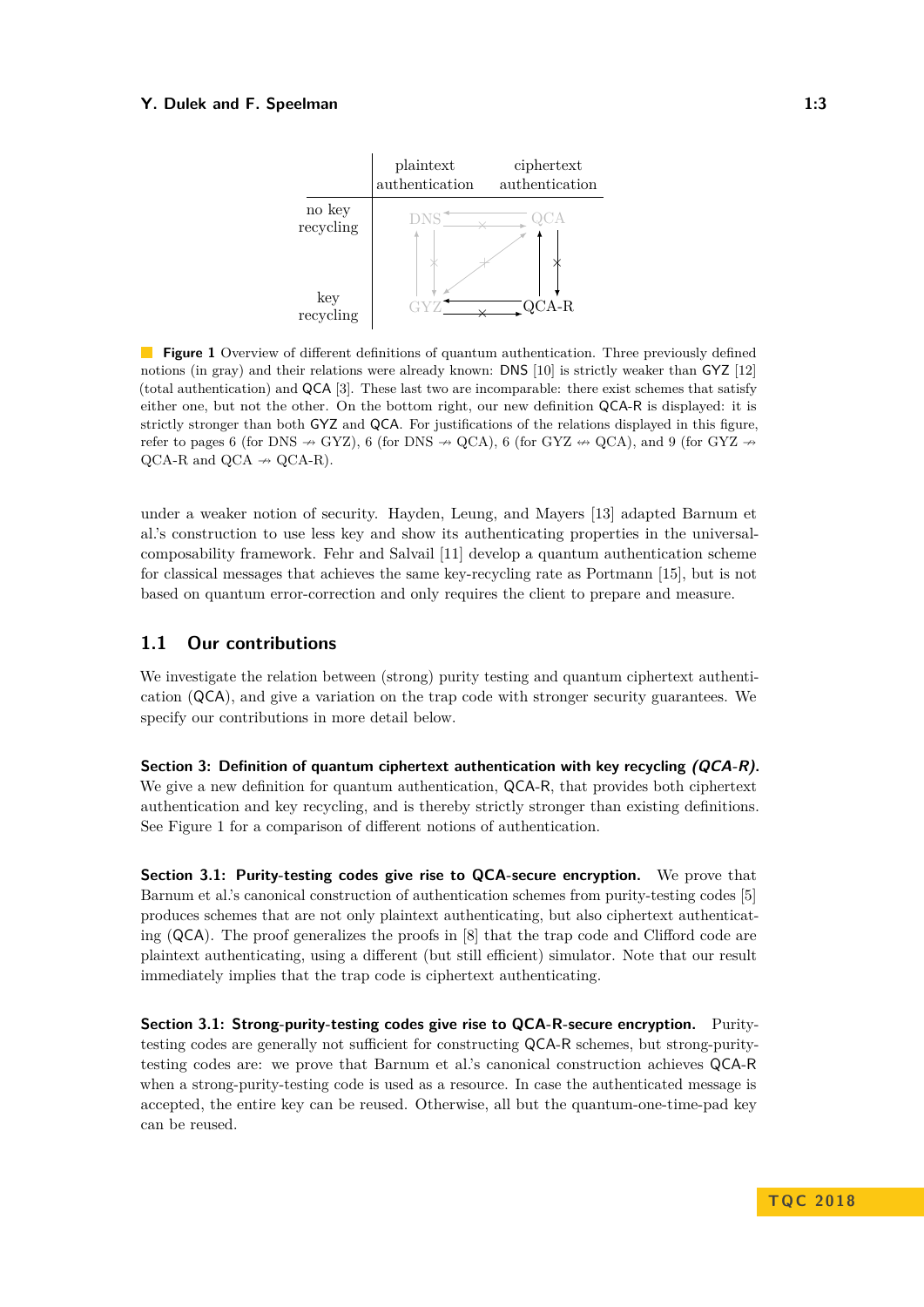#### **1:4 Quantum Ciphertext Authentication and Key Recycling with the Trap Code**

**Section [4:](#page-12-0) A strong-purity-testing version of the trap code.** We give an explicit construction of a strong-purity-testing code that is inspired by the trap code. In this *strong trap code*, the underlying error-correcting code is not only applied to the data qubits, but also to the trap qubits. The result is a quantum authentication scheme which satisfies the strong notion of QCA-R, but still maintains the computational properties that make the original trap code such a useful scheme.

**Section [5:](#page-15-0) Security under parallel encryption.** To illustrate the power of recycling key in the reject case, we consider a setting with a different type of key reuse: reusing (part of) a key immediately to authenticate a second qubit, even before the first qubit is verified. We show that, if multiple qubits are simultaneously authenticated using a scheme that is based on a strong-purity-testing code, then de-authenticating some of these qubits does not jeopardize the security of the others, even if their keys overlap. This property is especially important when using the computational capabilities of the strong trap code, since computing on authenticated qubits needs multiple qubits to use overlapping keys.

## **2 Preliminaries**

#### **2.1 Notation**

We use conventional notation for unitary matrices (*U* or *V*), pure states ( $|\psi\rangle$  or  $|\varphi\rangle$ ), and mixed states ( $\rho$  or  $\sigma$ ). We reserve the symbol  $\tau$  for the completely mixed state  $\mathbb{I}/d$ , and  $|\Phi^+\rangle$ for the EPR pair  $\frac{1}{\sqrt{2}}$  $\frac{1}{2}(|00\rangle + |11\rangle)$ . The *m*-qubit Pauli group is denoted with  $\mathbb{P}_m$ , and its elements with  $P_\ell$  where  $\ell$  is a 2*m*-bit string indicating the bit-flip and phase-flip positions. By convention, *P*<sup>0</sup> is identity. The X-weight (, Y-weight, or Z-weight) of a Pauli is the number of qubits on which it acts as an X (, Y, or Z) operation.

We often specify the register(s) on which a unitary acts by gray superscripts (as in  $U^R$ ); it is implicit that the unitary acts as identity on all other registers. The trace norm of a density matrix  $\rho$  is written as  $\|\rho\|_{tr}$ . The diamond norm of a channel  $\Psi$  is written as  $\|\Psi\|_{\infty} := \sup_{\alpha} \|(\mathbb{I} \otimes \Psi)(\rho)\|_{tr}$ . If we want to talk about the distance between two channels  $\Psi$ and  $\Psi'$ , we use the normalized quantity  $\frac{1}{2} \|\Psi - \Psi'\|_{\diamond}$ , which we refer to as the *diamond-norm distance*.

## <span id="page-4-2"></span>**2.2 Quantum authentication**

A secret-key quantum encryption scheme consists of three (efficient) algorithms: key generation KeyGen, encryption  $\mathsf{Encrypt}_k$ , and decryption  $\mathsf{Decrypt}_k$ . Throughout this work, we will assume that KeyGen selects a key k uniformly at random from some set  $K$ ; our results still hold if the key is selected according to some other distribution. By Lemma B.9 in [\[4\]](#page-16-3), we can characterize the encryption and decryption maps as being of the form

$$
\mathsf{Encrypt}_k: \rho^M \mapsto U_k^{MT}(\rho \otimes \sigma_k^T)(U_k^{\dagger})^{MT}, \tag{1}
$$

<span id="page-4-1"></span><span id="page-4-0"></span>
$$
\begin{split} \n\text{Decrypt}_{k}: \rho^{MT} &\mapsto \text{Tr}_{T} \left[ \left( \Pi_{k}^{\text{acc}} \right)^{T} \left( U_{k}^{\dagger} \rho U_{k}^{MT} \right) \left( \Pi_{k}^{\text{acc}} \right)^{T} \right] \\ \n&\quad + D_{k}^{MT} \left[ \left( \Pi_{k}^{\text{rej}} \right)^{T} \left( U_{k}^{\dagger} \rho U_{k}^{MT} \right) \left( \Pi_{k}^{\text{rej}} \right)^{T} \right]. \n\end{split} \tag{2}
$$

Here, *M* is the message register,  $\sigma_k$  is some key-dependent tag state in register *T*, and  $U_k$ is a unitary acting on both.  $\Pi_k^{\text{acc}}$  and  $\Pi_k^{\text{rej}}$  are orthogonal projectors onto the support of  $\sigma_k$  and its complement, respectively. Finally,  $D_k$  is any channel: we will usually assume that  $D_k(\cdot) = \text{Tr}_{MT}(\cdot) \otimes |\perp\rangle\langle\perp|^M$ , i.e., it traces out the message and tag register entirely,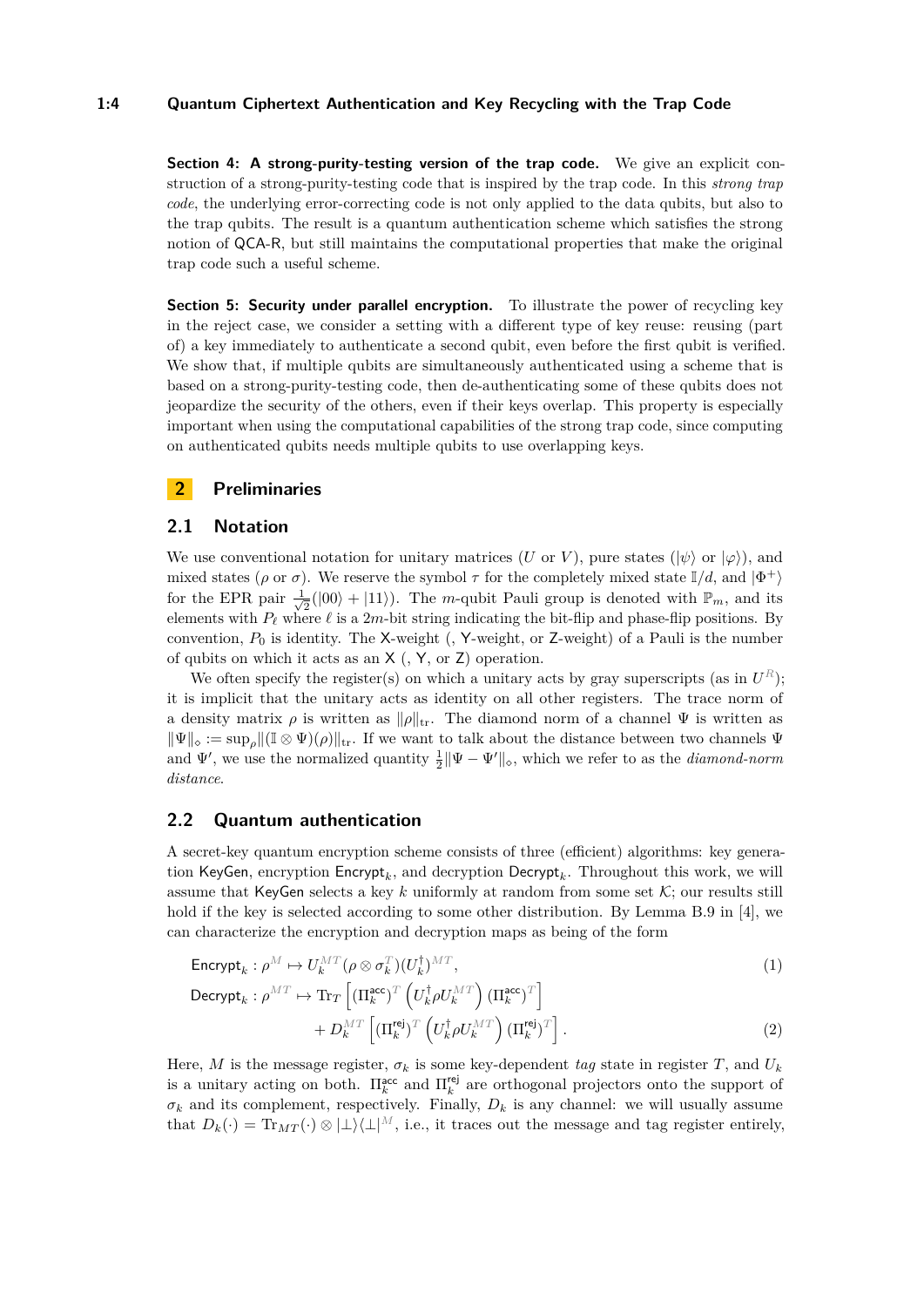and replaces the message with some dummy state that signifies a reject. Because of the above characterization, we will often talk about encryption schemes as a keyed collection  $\{(U_k, \sigma_k)\}_{k \in \mathcal{K}}$  of unitaries and tag states.

There are several definitions of the authentication of quantum data. All definitions involve some parameter  $\varepsilon$ ; unless otherwise specified, we require  $\varepsilon$  to be negligibly small in the size of the ciphertext.

The simplest definition is that of plaintext authentication, presented in [\[10\]](#page-17-5) (although their definition was in phrased terms of the trace norm), where no guarantees are given about the recyclability of the key.

<span id="page-5-1"></span>▶ **Definition 1** (Quantum plaintext authentication (DNS) [\[10\]](#page-17-5)). A quantum encryption scheme  $\{(U_k, \sigma_k)\}_{k\in\mathcal{K}}$  is *plaintext*  $\varepsilon$ *-authenticating* (or  $\varepsilon$ -DNS) if for all CP maps A (acting on the message register  $M$ , tag register  $T$ , and a side-information register  $R$ ), there exist CP maps  $\mathcal{S}_{\text{acc}}$  and  $\mathcal{S}_{\text{rej}}$  such that  $\mathcal{S} := \mathcal{S}_{\text{acc}} + \mathcal{S}_{\text{rej}}$  is trace-preserving, and

$$
\frac{1}{2}\bigg\|\underset{k}{\mathbb{E}}\left[\text{Decrypt}_{k}\circ\mathcal{A}^{MTR}\circ\text{Encrypt}_{k}\right]^{MR}-\left(\mathbb{I}^{M}\otimes\mathcal{S}_{\text{acc}}^{R}+|\bot\rangle\langle\bot|^{M}(\text{Tr}_{M}\otimes~\mathcal{S}_{\text{rej}}^{R})\right)\bigg\|_{\diamond}\leq\varepsilon,
$$

where  $\mathsf{Encrypt}_k$  and  $\mathsf{Decrypt}_k$  are of the form of equations [\(1\)](#page-4-0) and [\(2\)](#page-4-1).

The simulator in Definition [1](#page-5-1) reflects the ideal functionality of an authentication scheme: in the accept case, the message remains untouched, whereas in the reject case, it is completely discarded and replaced with the fixed state  $|\perp\rangle\langle\perp|$ . Any action on the side-information register *R* is allowed.

 $\triangleright$  **The trap code.** An example of a plaintext-authenticating scheme is the trap code [\[6\]](#page-17-3). This scheme encrypts single-qubit messages by applying a fixed distance-*d* CSS code *E* to the message, producing *n* physical qubits, and then appending 2*n* "trap" qubits (*n* computationalbasis traps in the state  $|0\rangle\langle 0|$ , and *n* Hadamard-basis traps in the state  $|+\rangle\langle +|$ ). The resulting 3*n* qubits are permuted in a random fashion according to a key *k*1, and one-time padded with a second key *k*2. At decryption, the one-time pad and permutation are removed, the traps are measured in their respective bases, and the syndrome of the CSS code is checked.[2](#page-5-2) The trap code, for a key  $k = (k_1, k_2)$ , is characterized by  $U_k = P_{k_2} \pi_{k_1} (E \otimes \mathbb{I}^{\otimes n} \otimes \mathsf{H}^{\otimes n})$  and  $\sigma_k = |0\rangle\langle 0|^{\otimes(3n-1)}$ , where  $\pi_{k_1}$  is a unitary that permutes the 3*n* qubits. A proof that the trap code is plaintext  $(2/3)^{d/2}$ -authenticating can be found in e.g. [\[8\]](#page-17-11).

Another definition of quantum authentication is presented in [\[12\]](#page-17-6) (where it is called 'total authentication'): in this definition, the key should be recyclable in the accept case. This is modeled by revealing the key to the environment after use, and requiring that it is indistinguishable from a completely fresh and uncorrelated key. If that is the case, it can be recycled for another round.

<span id="page-5-0"></span>▶ **Definition 2** (Quantum plaintext authentication with key recycling (GYZ) [\[12\]](#page-17-6)). A quantum encryption scheme  $\{(U_k, \sigma_k)\}_{k \in \mathcal{K}}$  is *plaintext*  $\varepsilon$ *-authenticating with key recycling* (or  $\varepsilon$ -GYZ) if for all CP maps  $A$  (acting on the message register  $M$ , tag register  $T$ , and a side-information register *R*), there exist CP maps  $S_{\text{acc}}$  and  $S_{\text{rej}}$  such that  $S := S_{\text{acc}} + S_{\text{rej}}$  is trace preserving,

<span id="page-5-2"></span><sup>&</sup>lt;sup>2</sup> We differ from the analysis by Broadbent and Wainewright [\[8\]](#page-17-11) in that we consider the variant that uses error detection instead of error correction on the data qubits.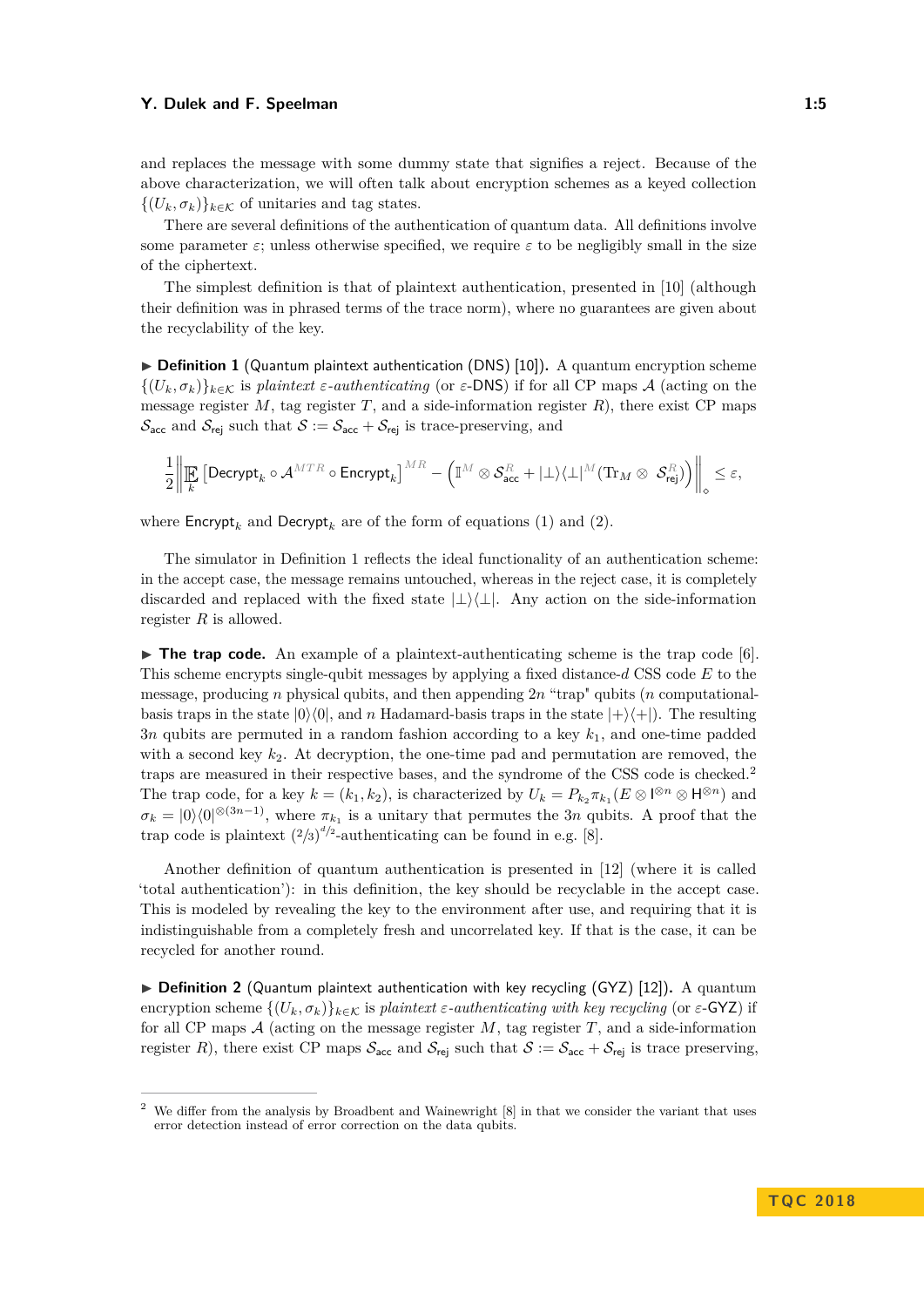$$
\frac{1}{2} \Bigg\| \mathop{\mathbb{E}}_{k} \left[ \rho^{MR} \mapsto \mathrm{Tr}_{T} \left( \Pi_{k}^{\mathrm{acc}} U_{k}^{\dagger} \left( \mathcal{A}^{MTR} \left( U_{k} (\rho \otimes \sigma_{k}^{T}) U_{k}^{\dagger} \right) \right) U_{k} \Pi_{k}^{\mathrm{acc}} \right) \otimes |k\rangle \langle k| \right] - \left( \mathbb{I}^{M} \otimes \mathcal{S}_{\mathrm{acc}}^{R} \otimes \tau_{\mathcal{K}} \right) \Bigg\|_{\diamond} \leq \varepsilon.
$$

Note that Definition [2](#page-5-0) only specifies what should happen in the accept case. Nevertheless, it is a strictly stronger definition than DNS authentication [\[4\]](#page-16-3).

The trap code is not plaintext  $\varepsilon$ -authenticating with key recycling for sub-constant  $\varepsilon$ . To see this, consider an adversary  $A$  that applies  $X$  to (only) the first qubit of the  $MT$  register. With probability  $\frac{2}{3}$ , the attack lands on a data qubit or a  $|0\rangle\langle0|$  trap, and is detected. Thus, in the real accept scenario, the key register will contain a mixture of only those keys that permute a  $|+\rangle\langle+|$  into the first position. All other keys are diminished by the projector  $\Pi_k^{\text{acc}}$ . Since the ideal scenario contains a mixture of *all* possible keys in the key register, the difference between the two channels is considerable. In practice, if an adversary learns whether the authentication succeeded, she gets information about the positions of the traps.

 $\triangleright$  **The Clifford code.** A simple yet powerful code that authenticates plaintexts with key recycling is the Clifford code [\[1\]](#page-16-0). In this code, we fix a parameter *t*, and set  $\sigma_k = |0^t\rangle\langle0^t|$ for all  $k$ , and  $U_k$  a uniformly random Clifford on  $t + 1$  qubits. The Clifford code (and any authentication code that is based on a 2-design) is plaintext *ε*-authenticating with key recycling for  $\varepsilon = O(2^{-t})$  [\[4\]](#page-16-3).

Strengthening Definition [1](#page-5-1) in a different direction, Alagic, Gagliardoni, and Majenz recently introduced the notion of quantum ciphertext authentication [\[3\]](#page-16-2). This notion does not limit the amount of key leaked, but requires that if authentication accepts, the entire *ciphertext* was completely untouched. Ciphertext authentication is used as an ingredient for quantum encryption that is secure against chosen-ciphertext attacks [\[3\]](#page-16-2).

<span id="page-6-0"></span>▶ **Definition 3** (Quantum ciphertext authentication (QCA) [\[3\]](#page-16-2)). A quantum encryption scheme  $\{(U_k, \sigma_k = \sum_r p_{k,r} | \varphi_{k,r} \rangle \langle \varphi_{k,r} | )\}_{k \in \mathcal{K}}$  is *ciphertext ε-authenticating* (or *ε*-QCA) if it is plaintext *ε*-authenticating as in Definition [1,](#page-5-1) and the accepting simulator  $S_{\text{acc}}$  is of the form

$$
\mathcal{S}_{\text{acc}}: \rho^R \mapsto \mathop{\mathbb{E}}_{k',r}\left[\langle \varphi_{k',r}|^T \langle \Phi^+|^{M_1M_2} U_{k'}^\dagger \mathcal{A}^{M_1TR}\left(U_{k'}^{M_1T}\rho_{k',r}^{RM_1M_2T} U_{k'}^\dagger\right)U_{k'}|\varphi_{k',r}\rangle|\Phi^+\rangle\right].
$$

 $\mathsf{where} \ \rho_{k',r} := \rho^R \otimes |\Phi^+\rangle\langle\Phi^+|^{M_1M_2} \otimes |\varphi_{k',r}\rangle\langle\varphi_{k',r}|^T \text{ is the input state before (simulated)}$ encryption.

In QCA, the accepting simulator tests whether the message remains completely untouched by encrypting half of an EPR pair (stored in register *M*1) as a 'dummy message', under a key  $k'$  that it generates itself. It remembers the randomness  $r$  used in creating the tag state  $\sigma_k$ , so that it can test very accurately whether the tag state was untouched. Because  $S_{\text{acc}}$ remembers the randomness, a scheme that appends a qubit at the end of its ciphertexts, but never checks its state at decryption time, cannot be ciphertext authenticating. The Clifford code *is* QCA [\[3\]](#page-16-2), as is the trap code (see Section [3.1\)](#page-9-0).

In general, key recycling as in Definition [2](#page-5-0) does not imply QCA. To see this, take any scheme  $\{(U_k, \sigma_k)\}_{k \in \mathcal{K}}$  that is plaintext authenticating with key recycling, and alter it by appending a qubit in the fully mixed state to  $\sigma_k$  (and extending  $U_k$  to act as identity on this qubit). This scheme still satisfies Definition [2,](#page-5-0) but cannot be ciphertext authenticating,

and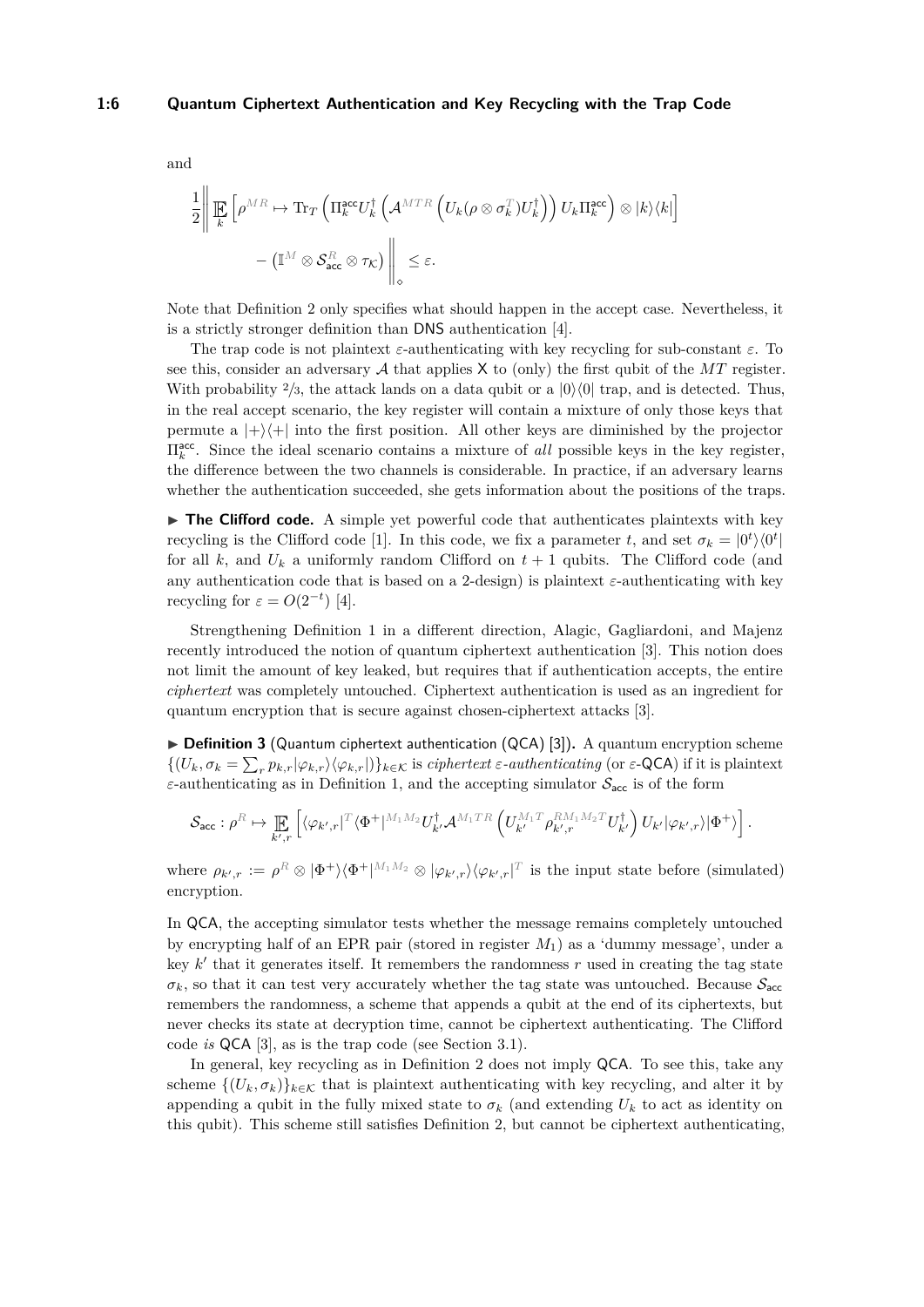because attacks on this last qubit are not noticed in the real scenario. Conversely, not all ciphertext-authenticating schemes have key recycling. Take any scheme that is QCA, and alter it by adding one extra bit *b* of key, and setting  $\sigma_{kb} := \sigma_k \otimes |b\rangle\langle b|$  and  $U_{kb} := U_k \otimes I$ , effectively appending the bit of key at the end of the ciphertext. This scheme still satisfies Definition [3,](#page-6-0) but leaks at least one bit of key.<sup>[3](#page-7-0)</sup> For an overview of the relations between DNS. GYZ, and QCA, refer to Figure [1](#page-3-0) on page [3.](#page-3-0)

## **2.3 (Strong) purity testing in quantum error correction**

An  $[[n, m]]$  quantum error-correcting code (QECC), characterized by a unitary operator *V*. encodes a message  $\rho$  consisting of *m* qubits into a codeword  $V(\rho \otimes |0^t\rangle\langle 0^t|)V^{\dagger}$  consisting of *n* qubits, by appending  $t := n - m$  tags  $|0\rangle\langle0|$ , and applying the unitary *V*. Decoding happens by undoing the unitary  $V$ , and measuring the tag register in the computational basis. The measurement outcome is called the syndrome: an all-zero syndrome indicates that no error-correction is necessary. In this work, we will only use the error-detection property of QECCs, and will not worry about how to correct the message if a non-zero syndrome is measured. If that happens, we will simply discard the message (i.e., reject).

For any bit string  $x \in \{0,1\}^m$ , let  $|x_L\rangle$  (for "logical  $|x\rangle$ ") denote a valid encoding of  $|x\rangle$ , i.e., a state that will decode to  $|x\rangle$  without error. A defining feature of any QECC is its distance: the amount of bit and/or phase flips required to turn one valid codeword into another. If we want to be explicit about the distance  $d$  of an  $[[n,m]]$  code, we will refer to it as an  $[[n, m, d]]$  code.

<span id="page-7-1"></span> $\triangleright$  **Definition 4** (Distance). The *distance* of an  $[[n,m]]$  code is the minimum weight of a Pauli *P* such that  $P|x_L\rangle = |y_L\rangle$  for some  $x \neq y$ , with  $x, y \in \{0, 1\}^m$ .

In a cryptographic setting, it can be useful to select a code from a set of codes  $\{V_k\}_{k\in\mathcal{K}}$ for some key set  $K$ . We will again assume that the key  $k$  is selected uniformly at random.

Following [\[5\]](#page-17-2) and [\[15\]](#page-17-7), we restrict our attention to codes for which applying a Pauli to a codeword is equivalent to applying a (possibly different) Pauli directly to the message and tag register. In other words, the unitary *V* must be such that for any  $P_\ell \in \mathbb{P}_{m+t}$ , there exists a  $P_{\ell'} \in \mathbb{P}_{m+t}$  and a  $\theta \in \mathbb{R}$  such that  $P_{\ell}V = e^{i\theta}VP_{\ell'}$ . With our attention restricted to codes with this property, we can meaningfully define the following property:

 $▶$  **Definition 5** (Purity testing [\[5\]](#page-17-2)). A set of codes  ${V_k}_{k \in K}$  is *purity testing* with error  $ε$  if for any Pauli  $P_{\ell} \in \mathbb{P}_{m+t} \setminus {\{\mathsf{I}^{\otimes (m+t)}\}},$ 

$$
\Pr_{k} \left[ V_{k}^{\dagger} P_{\ell} V_{k} \in (\mathbb{P}_{m} \backslash \{ \mathbf{I}^{\otimes m} \}) \otimes \{ \mathbf{I}, \mathbf{Z} \}^{\otimes t} \right] \leq \varepsilon.
$$

In words, for any non-identity Pauli, the probability (over the key) that the Pauli alters the message but is not detected (i.e., no tag bit is flipped) is upper bounded by *ε*.

The trap code (see page [5\)](#page-5-1) based on an  $[[n, 1, d]]$  CSS code, without the final quantum one-time pad, is a purity-testing code with error  $(2/3)^{d/2}$  [\[6\]](#page-17-3). In our framework, the trap code is described as a QECC with  $m = 1$ ,  $t = 3n - 1$ , and  $V_k = \pi_k (E \otimes \mathbb{I}^{\otimes n} \otimes \mathsf{H}^{\otimes n})$ .

Note that purity-testing codes do not necessarily detect *all* Pauli attacks with high probability: it may well be that a Pauli attack remains undetected, because it acts as identity on the message. Flipping the first bit of a trap-code ciphertext is an example of

<span id="page-7-0"></span><sup>3</sup> We thank Gorjan Alagic and Christian Majenz for providing these example schemes that show the separation between Definitions [2](#page-5-0) and [3.](#page-6-0)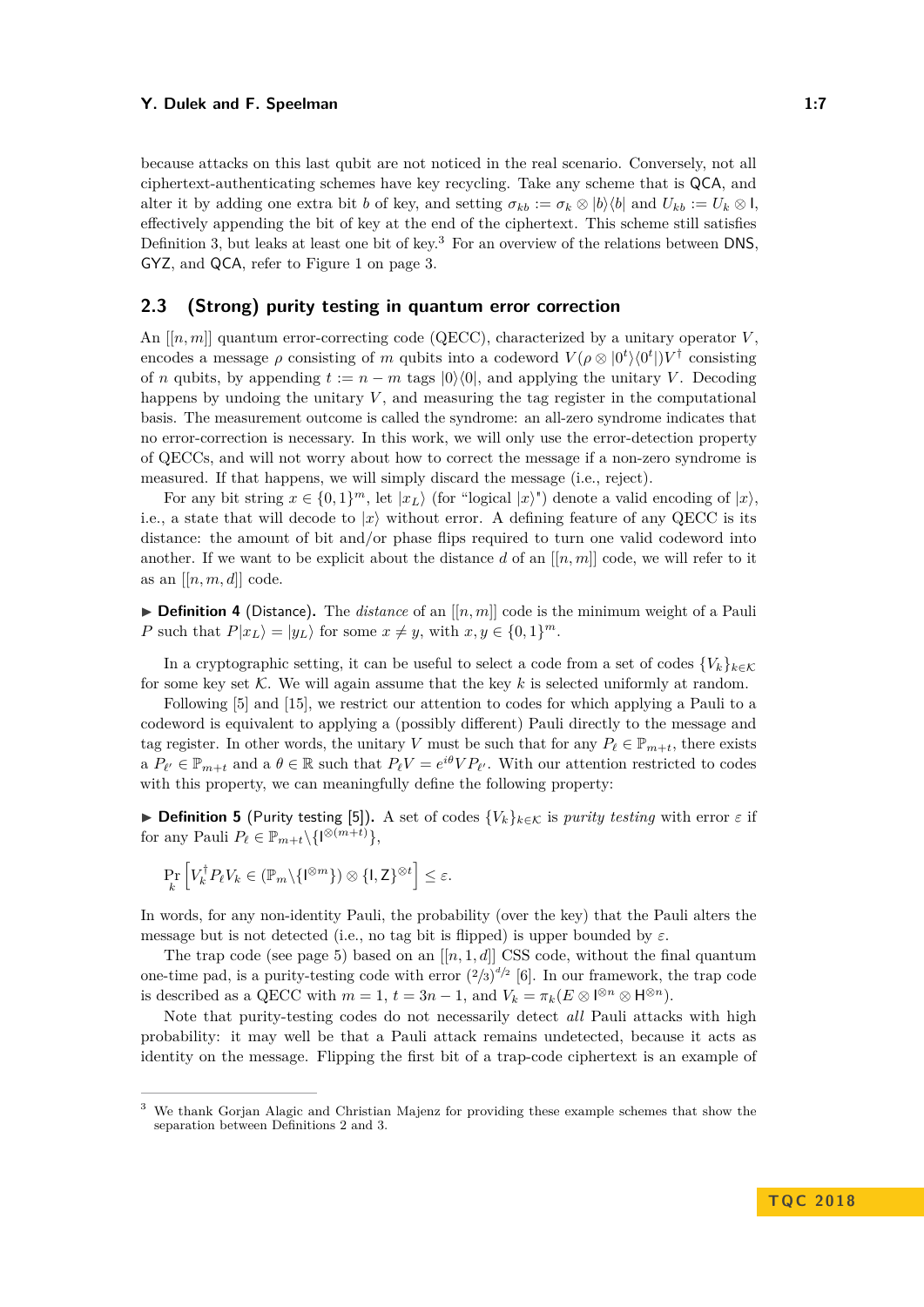#### **1:8 Quantum Ciphertext Authentication and Key Recycling with the Trap Code**

such an attack: it remains undetected with probability  $\frac{1}{3}$  (if it hits a  $|+\rangle$  trap), but unless it is detected, it also does not alter the message. An attacker may use this fact to learn information about the permutation  $\pi_k$  by observing whether or not the QECC detects an error.

The above exploitation of purity-testing codes has led Portmann to consider a stronger notion of purity testing that should allow for keys to be safely reusable. In this definition, even the Paulis that act as identity on the message should be detected:

**► Definition 6** (Strong purity testing [\[15\]](#page-17-7)). A set of codes  ${V_k}_{k \in K}$  is *strong purity testing* with error  $\varepsilon$  if for any Pauli  $P_\ell \in \mathbb{P}_{m+t} \setminus \{1^{\otimes (m+t)}\},$ 

$$
\Pr_{k} \left[ V_{k}^{\dagger} P_{\ell} V_{k} \in \mathbb{P}_{m} \otimes \{ \mathbf{I}, \mathbf{Z} \}^{\otimes t} \right] \leq \varepsilon.
$$

The Clifford code is strong purity testing with error  $2^{-t}$ , as is any other unitary 2design [\[15\]](#page-17-7). As informally discussed above, the trap code is not strong purity testing for any small *ε*.

Barnum et al. [\[5\]](#page-17-2) described a canonical method of turning a QECC set  ${V_{k_1}}_{k_1 \in K_1}$  into a symmetric-key encryption scheme. The encryption key *k* consists of two parts: the key  $k_1 \in \mathcal{K}_1$  for the QECC, and an additional one-time pad key  $k_2 \in \{0,1\}^{2(m+t)}$ . The encryption map is then defined by setting  $U_{k_1,k_2} := P_{k_2} V_{k_1}$ , and  $\sigma_{k_1,k_2} = |0^t\rangle\langle 0^t|$ . Since  $\sigma_{k_1,k_2}$  is keyindependent, the projectors  $\Pi^{\text{acc}} = |0^t\rangle\langle0^t|$  and  $\Pi^{\text{rej}} = \mathbb{I} - |0^t\rangle\langle0^t|$  are key-independent as well. In Construction [1,](#page-8-2) the complete protocol is described. In [\[6\]](#page-17-3), protocols of this form are called "encode-encrypt schemes".

<span id="page-8-2"></span>**Construction 1** Barnum et al.'s canonical construction [\[5\]](#page-17-2) of a symmetric-key encryption scheme from an  $[[m+t,m]]$  quantum error-correcting code  $\{V_{k_1}\}_{k_1 \in \mathcal{K}_1}$ .

$$
\begin{aligned}\n\text{Generate keys: sample } & k_1 \leftarrow \mathcal{K}_1 \text{ and } k_2 \leftarrow \mathcal{K}_2 = \{0, 1\}^{2(m+t)} \\
\text{Encrypt: } & \rho^M \mapsto P_{k_2}^{MT} V_{k_1}^{MT} (\rho^M \otimes |0^t \rangle \langle 0^t|^T) V_{k_1}^{MT} P_{k_2}^{MT} \\
\text{Decrypt: } & \rho^{MT} \mapsto \langle 0^t | \left( V_{k_1}^{\dagger} P_{k_2}^{\dagger} \rho P_{k_2} V_{k_1} \right) |0^t \rangle + | \perp \rangle \langle \perp |^M \otimes \text{Tr}_M \left[ \sum_{i \neq 0^t} \langle i | \left( V_{k_1}^{\dagger} P_{k_2}^{\dagger} \rho P_{k_2} V_{k_1} \right) | i \rangle \right]\n\end{aligned}
$$

When using Construction [1](#page-8-2) with a strong-purity-testing code, plaintext authentication with key recycling is achieved, even with partial key recycling in the reject case [\[15\]](#page-17-7). If just a purity-testing code is used for the construction, the resulting encryption scheme is plaintext authenticating [\[5\]](#page-17-2), but not necessarily with key recycling (the trap code is a counterexample).

## <span id="page-8-1"></span>**3 Quantum ciphertext authentication with key recycling (QCA-R)**

In this section, we will define a notion of quantum authentication that is stronger than all of Definitions [1,](#page-5-1) [2,](#page-5-0) and [3.](#page-6-0) We will show that Construction [1,](#page-8-2) when used with a strong-puritytesting code, results in an authentication scheme in this new, stronger sense.

<span id="page-8-0"></span>▶ **Definition 7** (Quantum ciphertext authentication with key recycling (QCA-R)). A quantum  $\text{encryption scheme } \{(U_k, \sigma_k = \sum_r p_{k,r} |\varphi_{k,r}\rangle \langle \varphi_{k,r}|)\}_{k \in \mathcal{K}} \text{ is ciphertext } \varepsilon\text{-}authenticating with }$ *key recycling* (or *ε*-QCA-R), with key recycling function *f*, if for all CP maps A (acting on the message register  $M$ , tag register  $T$ , and a side-information register  $R$ ), there exists a CP map  $S_{\text{rei}}$  such that

$$
\begin{aligned} & \mathfrak{R}: \rho^{MR} \mapsto \mathbb{E}_k \Big[\mathrm{Tr}_T \left( \Pi^{acc} \left( U_k^\dagger \mathcal{A}^{MTR} \left( U_k^{MT} (\rho \otimes \sigma_k^T) U_k^\dagger \right) U_k \right) \Pi^{acc} \right) \otimes |k\rangle \langle k| \\ & + | \bot \rangle \langle \bot |^M \otimes \ \mathrm{Tr}_{MT} \left( \Pi^{rej} \left( U_k^\dagger \mathcal{A}^{MTR} \left( U_k^{MT} (\rho \otimes \sigma_k^T) U_k^\dagger \right) U_k \right) \Pi^{rej} \right) \otimes |f(k)\rangle \langle f(k)| \Big] \end{aligned}
$$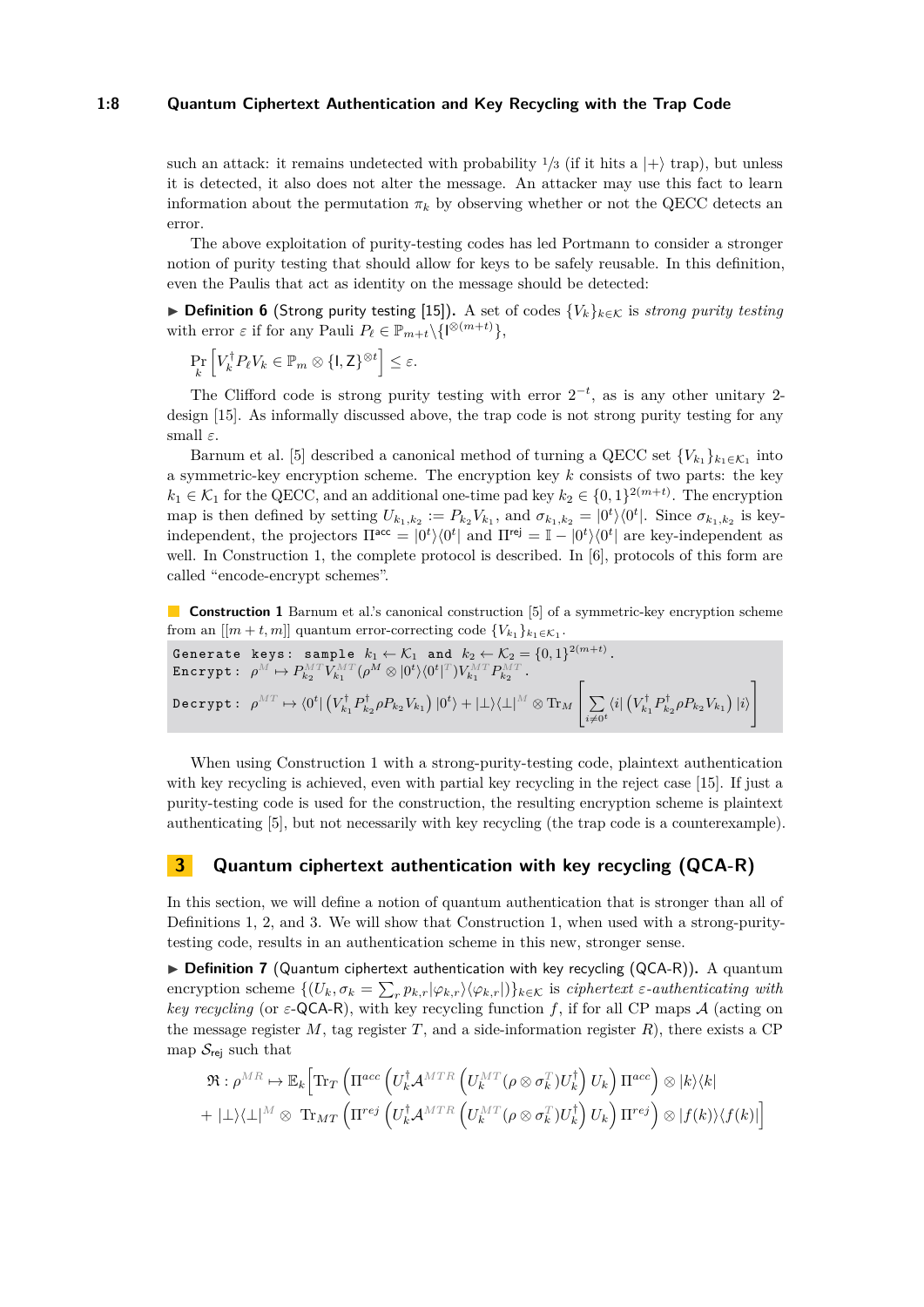is  $\varepsilon$ -close in diamond-norm distance to the ideal channel,

$$
\mathfrak{I}: \rho^{MR} \mapsto (\mathbb{I}^M \otimes \mathcal{S}^{\text{acc}}) \left( \rho^{MR} \right) \otimes \tau_{\mathcal{K}} + |\perp\rangle\langle \perp|^{M} \otimes \mathcal{S}^{\text{rej}}(\rho^{R}) \otimes \mathbb{E}_k \left[ |f(k)\rangle\langle f(k)| \right],
$$

where  $S := S_{\text{acc}} + S_{\text{rei}}$  is trace preserving, and  $S_{\text{acc}}$  is as in Definition [3](#page-6-0) of QCA, that is,

$$
\mathcal{S}_{\text{acc}}: \rho^R \mapsto \mathop{\mathbb{E}}_{k',r} \left[ \langle \varphi_{k',r} |^T \langle \Phi^+ |^{M_1M_2} U_{k'}^\dagger \mathcal{A}^{M_1TR} \left( U_{k'}^{M_1T} \rho_{k',r}^{RM_1M_2T} U_{k'}^\dagger \right) U_{k'} | \varphi_{k',r} \rangle | \Phi^+ \rangle \right]
$$

 ${\rm for} \ \rho_{k',r}:=\rho^R\otimes |\Phi^+\rangle\langle\Phi^+|^{M_1M_2}\otimes|\varphi_{k',r}\rangle\langle\varphi_{k',r}|^T.$ 

The first condition (closeness of the real and ideal channel) is a strengthening of Definition [2:](#page-5-0) following Portmann [\[15\]](#page-17-7), we also consider which part of the key can be recycled in the reject case. If the recycling function *f* is the identity function, all of the key can be recycled. If *f* maps all keys to the empty string, then no constraints are put on key leakage in the reject case.

QCA-R strengthens both GYZ and QCA, but not vice versa: the schemes from Section [2.2](#page-4-2) that separate the two older notions are immediately examples of schemes that are GYZ or QCA but cannot be QCA-R.

## <span id="page-9-0"></span>**3.1 Constructing QCA-R from any strong-purity-testing code**

It was already observed that if a set of quantum error-correcting codes  ${V_{k_1}}_{k_1 \in K_1}$  is purity testing, then the encryption scheme resulting from Construction [1](#page-8-2) is plaintext authenticating [\[5\]](#page-17-2). We strengthen this result by showing that the construction turns purity-testing codes into *ciphertext*-authenticating schemes (Theorem [8\)](#page-9-1), and strong-purity-testing codes into QCA-R schemes (Theorem [9\)](#page-9-2). Only purity testing is in general not enough to achieve QCA-R: the trap code is again a counterexample.

<span id="page-9-1"></span>**► Theorem 8.** Let  ${V_{k_1}}_{k_1 \in K_1}$  be a purity-testing code with error  $\varepsilon$ . The encryption scheme *resulting from Construction [1](#page-8-2) is quantum ciphertext ε-authenticating (ε-*QCA*).*

**Sketch.** In order to prove Theorem [8,](#page-9-1) we define a simulator that runs the adversary on encrypted halves of EPR pairs, so that the simulator is of the correct form for Definition [3.](#page-6-0) We prove that the ideal and the real channel are close by considering the accept and the reject cases separately, and by showing that they are both *<sup>ε</sup>/*2-close. First, we decompose the adversarial attack into Paulis by Pauli twirling [\[9\]](#page-17-12) it with the quantum-one-time-pad encryption from Construction [1.](#page-8-2) In the accept case, the difference between the real and the ideal scenario lies in those attacks that are accepted in the real case, but not in the ideal case. These are exactly those Paulis that, after conjugation with the key  $k_1$  that indexes the  $\text{purity-testing code, are in the set } (\mathbb{P}_m \otimes \{I, Z\}^{\otimes t}) \setminus (\{I^{\otimes m}\} \otimes \{I, Z\}^{\otimes t}) = (\mathbb{P}_m \setminus \{I^{\otimes m}\}) \otimes \{I, Z\}^{\otimes t}.$ The purity-testing property guarantees that the probability over *k*<sup>1</sup> of a Pauli attack landing in this set is small. The reject case is similar.

A full proof of Theorem [8](#page-9-1) can be found in the full version. The proof of Theorem [9](#page-9-2) below uses the same techniques. It follows the proof structure of [\[15,](#page-17-7) Theorem 3.5], but with a simulator that is suitable for QCA-R.

<span id="page-9-2"></span>**Find 1.** *Let*  ${V_{k_1}}_{k_1 \in K_1}$  *be a strong-purity-testing code with error*  $\varepsilon$ *. The encryption scheme resulting from Construction [1](#page-8-2) is quantum ciphertext*  $(\sqrt{\epsilon} + \frac{3}{2}\epsilon)$ -authenticating with *key recycling* ( $\varepsilon$ -QCA-R)*, with recycling function*  $f(k_1, k_2) := k_1$ *.*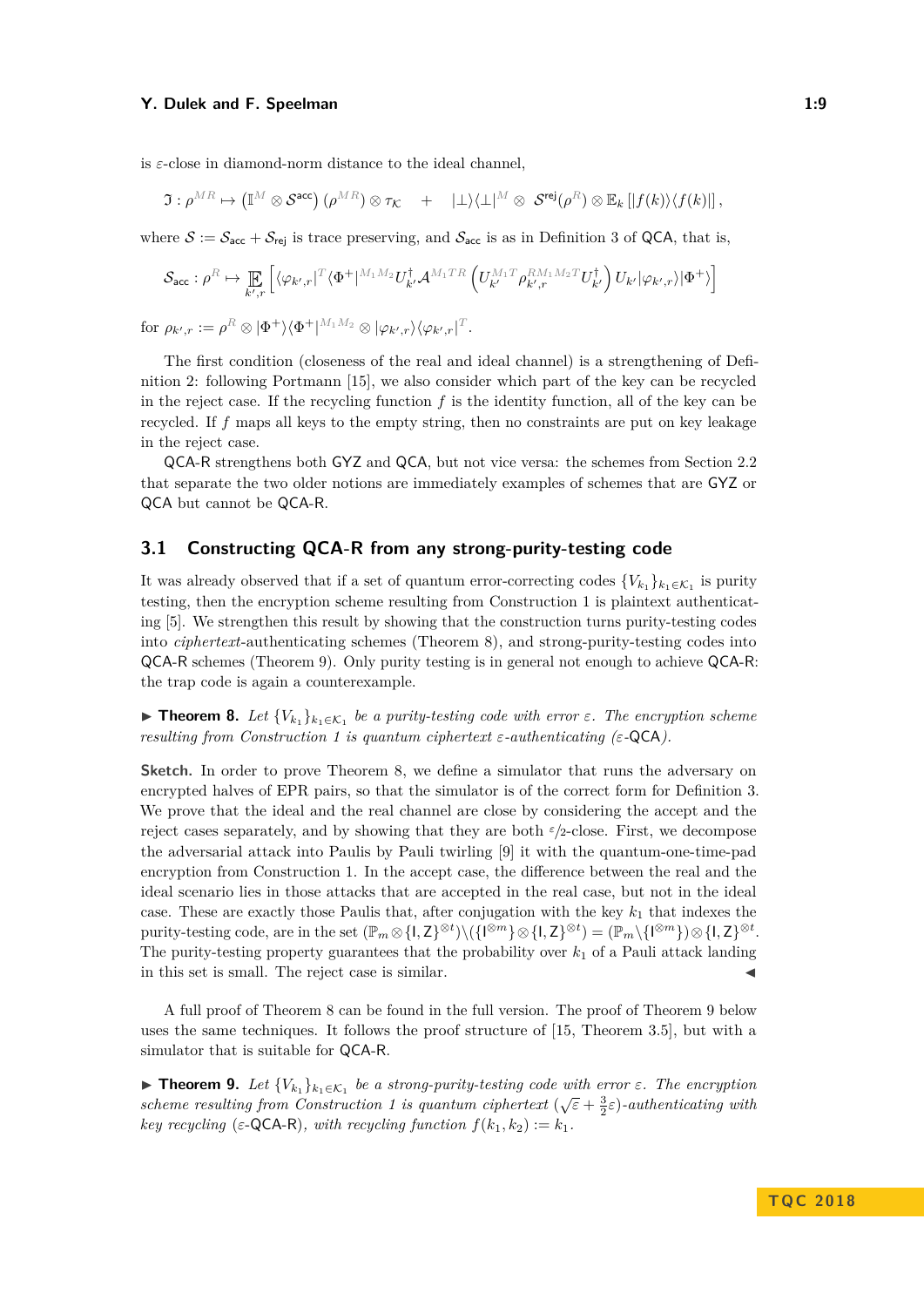#### **1:10 Quantum Ciphertext Authentication and Key Recycling with the Trap Code**

**Proof.** Let A be an adversary as in Definition [7.](#page-8-0) Define a simulator S on the side-information register *R* as follows: prepare an EPR pair  $|\Phi^+\rangle\langle\Phi^+|$  in the register  $M_1M_2$  and encrypt the first qubit using a freshly sampled key  $(k'_1, k'_2) \in \mathcal{K} := \mathcal{K}_1 \times \mathcal{K}_2$  (that is, initialize the tag register *T* in the state  $|0^t\rangle\langle0^t|$ , and apply  $P_{k'_2}V_{k'_1}$  to  $M_1T$ ). Then, run the adversary on the registers  $M_1TR$ , keeping  $M_2$  to the side. Afterwards, run the decryption procedure by undoing the encryption unitary and measuring whether the registers  $M_1M_2T$  are still in the state  $|\Phi^+, 0^t\rangle\langle\Phi^+, 0^t| (= |\Phi^+\rangle\langle\Phi^+| \otimes |0^t\rangle\langle0^t|)$ . If so, accept, and if not, reject. Note that this simulator is of the required form in the accept case (see Definition [7\)](#page-8-0).

We show that for this simulator, the distance  $\frac{1}{2} \|\mathfrak{I} - \mathfrak{R}\|_2$  between the ideal and the real channel is upper bounded by  $\sqrt{\epsilon} + \frac{3}{2}\epsilon$ . Let  $\rho^{MRE}$  be any quantum state on the message equation is appel bounded by  $\sqrt{e} + \frac{1}{2}e$ . Let  $\rho$  be any quantum state on the intessage register, side-information register, and an environment register *E*. Let  $U^{MTR}$  be a unitary<sup>[4](#page-10-0)</sup> map representing the adversarial channel A, and let  $\mu_{k_1,k_2}^{\text{real}}$  and  $\mu_{k_1,k_2}^{\text{ideal}}$  be the effective output states in the real and ideal world, respectively:

$$
\mu_{k_1, k_2}^{\text{real}} := V_{k_1}^{\dagger} P_{k_2}^{\dagger} U^{MTR} P_{k_2}^{MT} V_{k_1}^{MT} (\rho \otimes |0^t \rangle \langle 0^t|) V_{k_1}^{\dagger} P_{k_2}^{\dagger} U^{\dagger} P_{k_2} V_{k_1}, \tag{3}
$$

$$
\mu_{k_1,k_2}^{\text{ideal}} := V_{k_1}^{\dagger} P_{k_2}^{\dagger} U^{M_1TR} P_{k_2}^{M_1T} V_{k_1}^{M_1T} (\rho \otimes |0^t, \Phi^+ \rangle \langle 0^t, \Phi^+ |) V_{k_1}^{\dagger} P_{k_2}^{\dagger} U^{\dagger} P_{k_2} V_{k_1}.
$$
\n(4)

Then we can write the result of the real and the ideal channels as

$$
\mathfrak{R}(\rho) = \mathop{\mathbb{E}}_{k_1, k_2} \left[ \langle 0^t | ^T \mu_{k_1, k_2}^{\text{real}} | 0^t \rangle \otimes | k_1 k_2 \rangle \langle k_1 k_2 | + | \bot \rangle \langle \bot | ^M \otimes \text{Tr}_M \left( \sum_{i \neq 0^t} \langle i | ^T \mu_{k_1, k_2}^{\text{real}} | i \rangle \right) \otimes | k_1 \rangle \langle k_1 | \right],
$$
\n(5)

$$
\mathfrak{I}(\rho) = \mathop{\mathbb{E}}_{k'_1, k'_2} \left[ \langle \Phi^+, 0^t |^{M_1 M_2 T} \mu_{k'_1, k'_2}^{\text{ideal}} | \Phi^+ 0^t \rangle \otimes \tau_{\mathcal{K}} \right. \\
\left. + \left. | \bot \rangle \langle \bot |^{M} \otimes \operatorname{Tr}_{M} \left( \sum_{i \neq (\Phi^+, 0^t)} \langle i |^{M_1 M_2 T} \mu_{k'_1, k'_2}^{\text{ideal}} | i \rangle \right) \otimes \tau_{\mathcal{K}_1} \right].\n\tag{6}
$$

These expressions are obtained simply by plugging in the description of the authentication scheme (see Construction [1\)](#page-8-2) and the simulator into the channels of Definition [7.](#page-8-0) Since the accept states are orthogonal to the reject states in the *M* register, and since the key states are all mutually orthogonal, the distance  $\frac{1}{2}||\Im(\rho) - \Re(\rho)||_{\text{tr}}$  can be written as

<span id="page-10-1"></span>
$$
\mathbb{E}_{k_1,k_2} \frac{1}{2} \left\| \mathbb{E}_{k_1',k_2'} \left( \langle \Phi^+, 0^t | \mu_{k_1',k_2'}^{\text{ideal}} | \Phi^+, 0^t \rangle \right) - \langle 0^t | \mu_{k_1,k_2}^{\text{real}} | 0^t \rangle \right\|_{\text{tr}} \n+ \mathbb{E}_{k_1} \frac{1}{2} \left\| \mathbb{E}_{k_1',k_2'} \left( \text{Tr}_M \sum_{i \neq (0^t, \Phi^+)} \langle i | \mu_{k_1',k_2'}^{\text{ideal}} | i \rangle \right) - \mathbb{E}_{k_2} \left( \text{Tr}_M \sum_{i \neq 0^t} \langle i | \mu_{k_1,k_2}^{\text{real}} | i \rangle \right) \right\|_{\text{tr}}.
$$
\n(7)

For a complete derivation, see the full version. We can thus focus on bounding the two terms in equation [\(7\)](#page-10-1), for accept and reject, separately. Note the difference between the two terms: in the reject case, the expectation over the one-time pad key  $k_2$  does not have to

<span id="page-10-0"></span>We can assume unitarity without loss of generality: if the adversary's actions are not unitary, we can dilate the channel into a unitary one by adding another environment and tracing it out afterwards. In the proof, the environment takes on the same role as the side-information register *R*, so we omit it for simplicity.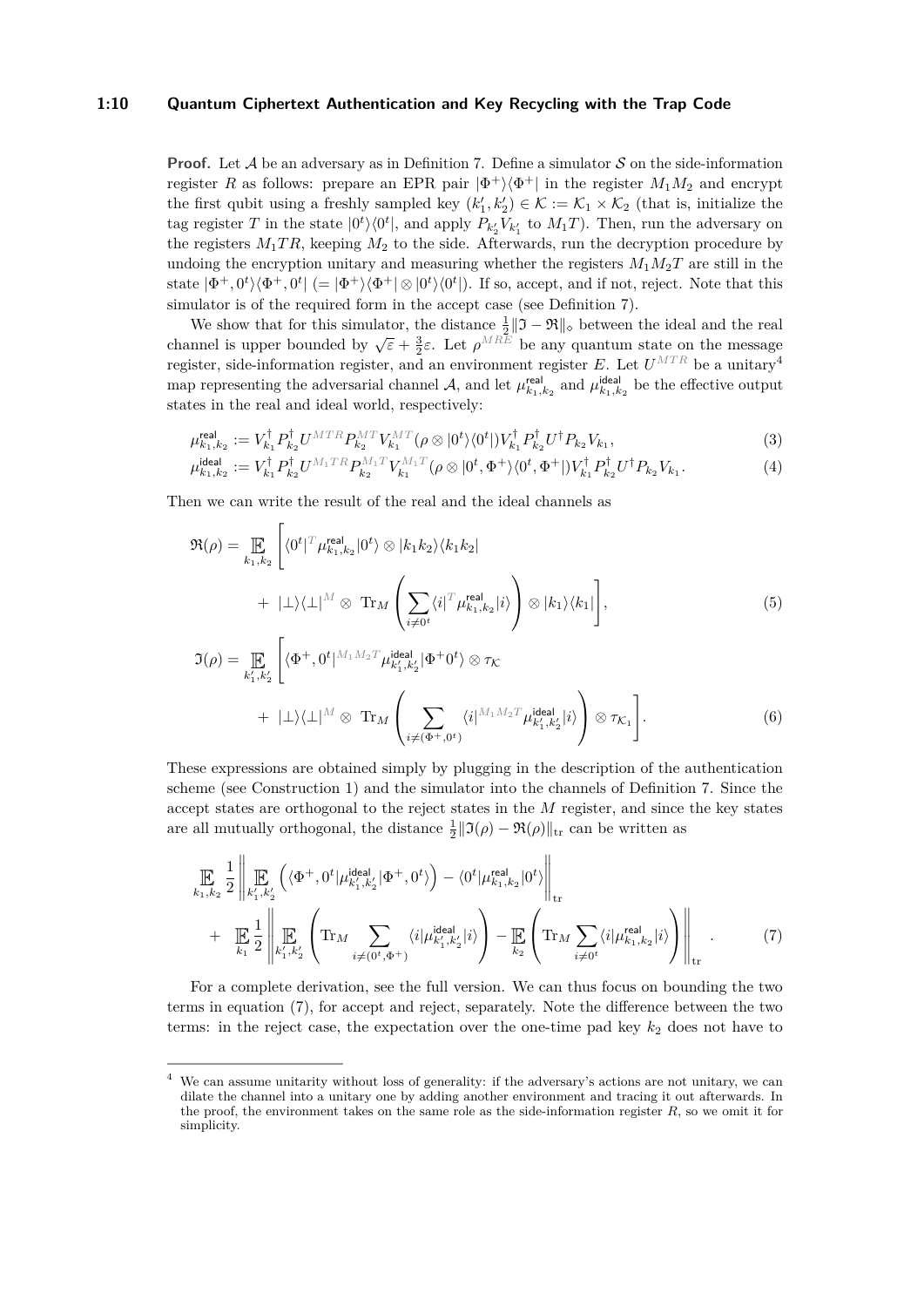be brought outside of the trace norm, since it is not recycled after a reject. This will make bounding the second term in equation [\(7\)](#page-10-1) the simpler of the two, so we will start with that one.

Decompose the attack as  $U^{MTR} = \sum_{\ell} \alpha_{\ell} P_{\ell}^{MT} \otimes U_{\ell}^{R}$ . Intuitively, the two states inside the second trace norm differ on those Paulis  $P_\ell$  that are rejected in the ideal scenario, but not in the real one. The strong-purity-testing property promises that these Paulis are very few. However, we have to be careful, because the simulator independently generates its own set of keys. We will now bound the second term in equation [\(7\)](#page-10-1) more formally.

By rearranging sums, commuting Paulis, and applying projectors (for details: see the full version), we can rewrite the second term inside the trace norm, the state in the real reject case for  $k_1$ , as

$$
\mathbb{E}\left(\text{Tr}_M \sum_{i\neq 0^t} \langle i|\mu_{k_1,k_2}^{\text{real}}|i\rangle\right) = \text{Tr}_M\left(\sum_{\ell \;:\; V_{k_1}^\dagger P_\ell V_{k_1} \notin \mathbb{P}_{\text{real}}} |\alpha_\ell|^2 U_\ell^R \rho^{MR} U_\ell^\dagger\right),\tag{8}
$$

where  $\mathbb{P}_{\text{real}}$  contains the Paulis that are accepted by the real projector, i.e.,  $\mathbb{P}_{\text{real}} := \mathbb{P}_m \otimes$  $\{I, Z\}^{\otimes t}$ . Similarly, defining  $\mathbb{P}_{\text{ideal}} := \{I^{\otimes m}\}\otimes \{I, Z\}^{\otimes t}$  to be the set of Paulis that are allowed by the ideal projector, the resulting state in the reject case is

$$
\underset{k_1',k_2'}{\mathbb{E}}\left(\mathrm{Tr}_M\sum_{i\neq(0^t,\Phi^+)}\langle i|\mu_{k_1',k_2'}^{\text{ideal}}|i\rangle\right)=\mathrm{Tr}_M\left(\sum_{\ell\neq 0}\underset{\substack{k_1'\in\mathcal{K}_1\\k_1'\neq \ell_{k_1'}\neq k_{k_1'}\notin \mathbb{P}_{\text{ideal}}}}|\alpha_{\ell}|^2 U_{\ell}^R\rho^{MR}U_{\ell}^{\dagger}\right)\tag{9}
$$

<span id="page-11-2"></span><span id="page-11-1"></span><span id="page-11-0"></span>
$$
\approx_{\varepsilon} \operatorname{Tr}_{M} \left( \sum_{\ell \neq 0} \prod_{k_{1}^{\prime} \in \mathcal{K}_{1}} |\alpha_{\ell}|^{2} U_{\ell}^{R} \rho^{MR} U_{\ell}^{\dagger} \right) , \qquad (10)
$$

where the approximation sign means that the trace distance between the two states is upper bounded by *ε*. The closeness follows from the strong-purity-testing property of the code: the two states differ in those keys  $k'_1$  for which  $V_k^{\dagger}$  $\mathcal{V}_{k_1'}^\dagger P_\ell V_{k_1'} \in \mathbb{P}_{\mathsf{ideal}} \subseteq \mathbb{P}_{\mathsf{real}}, \text{ and for any }$ non-identity Pauli  $P_\ell$ , this set is small by strong purity testing. Combined with the facts that  $tr(U_{\ell} \rho U_{\ell}^{\dagger}) = 1$  and  $\sum_{\ell} |\alpha_{\ell}|^2 = 1$ , it follows that the states in equations [\(9\)](#page-11-0) and [\(10\)](#page-11-1) are *ε*-close. Note that none of the terms in equation [\(10\)](#page-11-1) depends on  $k'_1$ , so we can remove the expectation over it.

Applying the triangle inequality (twice), the second term in equation [\(7\)](#page-10-1) is found to be small:

$$
\mathbb{E}\left[\mathbb{E}\left[\mathbb{E}\left[\mathbb{E}_{\mathcal{I}_{1},k_{2}'}\left(\text{Tr}_{M}\sum_{i\neq(0^{t},\Phi^{+})}\langle i|\mu_{k_{1}',k_{2}'}^{\text{ideal}}|i\rangle\right)-\mathbb{E}\left(\text{Tr}_{M}\sum_{i\neq0^{t}}\langle i|\mu_{k_{1},k_{2}}^{\text{real}}|i\rangle\right)\right\|_{\text{tr}}\right]
$$
(11)

$$
\leq \frac{\varepsilon}{2} + \mathop{\mathbb{E}}_{k_1} \frac{1}{2} \left\| \text{Tr}_M \left( \sum_{\ell \; : \; V_{k_1}^\dagger P_\ell V_{k_1} \in \mathbb{P}_{\text{real}} \setminus \{l^{\otimes (m+t)}\}} |\alpha_\ell|^2 U_\ell \rho U_\ell^\dagger \right) \right\|_{\text{tr}} \tag{12}
$$

$$
\leq \frac{\varepsilon}{2} + \frac{1}{2} \mathbb{E}_{\ell \, : \, V_{k_1}^\dagger P_\ell V_{k_1} \in \mathbb{P}_{\text{real}} \setminus \{ I^{\otimes (m+t)} \}} |\alpha_\ell|^2 \,, \tag{13}
$$

which we can upper bound by  $\varepsilon$  by applying the strong-purity-testing property once more.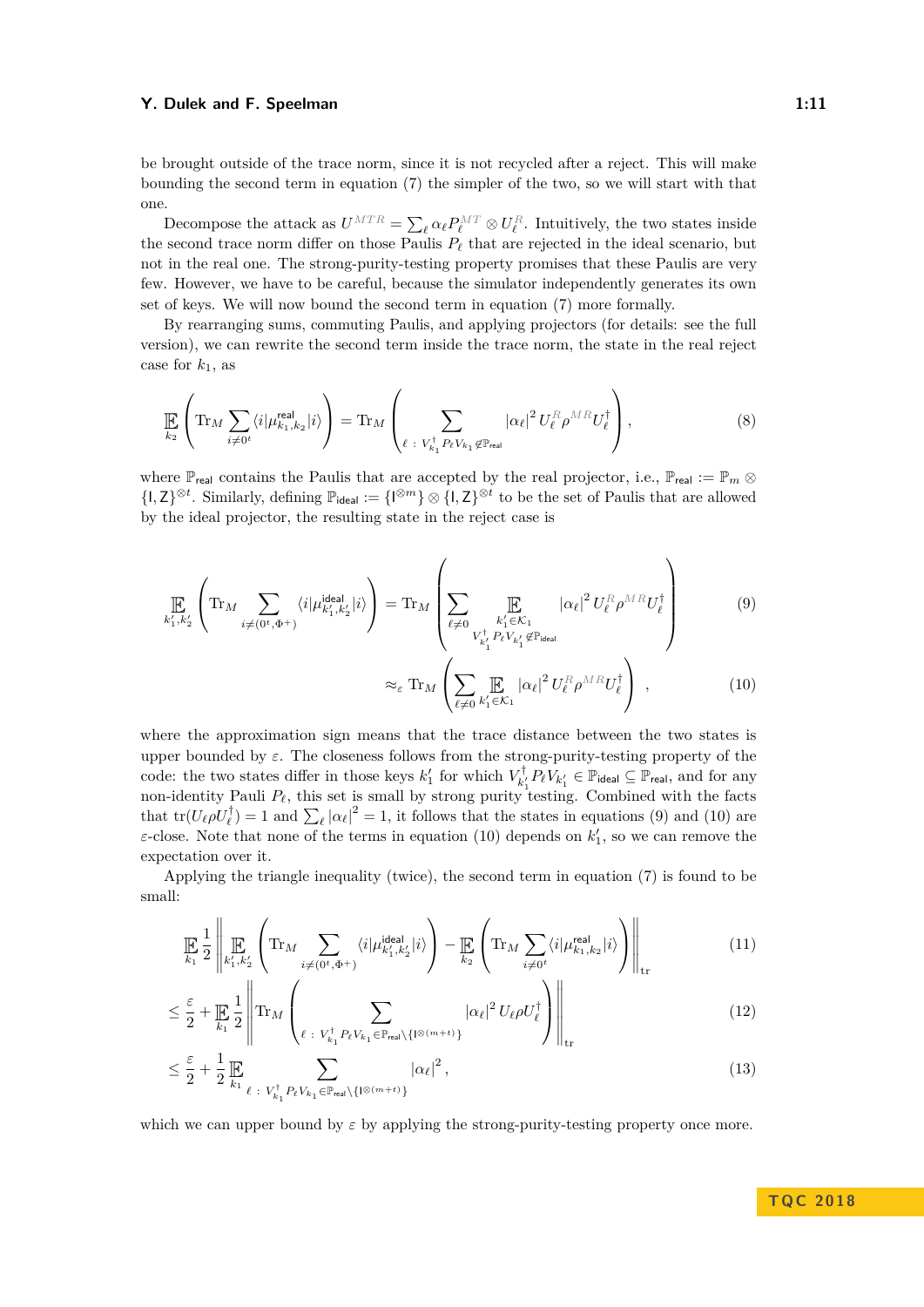#### **1:12 Quantum Ciphertext Authentication and Key Recycling with the Trap Code**

Next, we bound the first term of equation [\(7\)](#page-10-1): the difference between the ideal and the real channel in the accept case. The strategy is identical to the reject case that we just treated, but because we want to recycle both  $k_1$  and  $k_2$  in the accept case, we have to be more careful. The state in the real scenario,  $\langle 0^t | \mu_{k_1,k_2}^{\text{real}} | 0^t \rangle$ , cannot be rewritten into the compact form of, e.g., equation [\(8\)](#page-11-2), because we cannot average over the Pauli key *k*2. Using a technical lemma from [\[15\]](#page-17-7) and Jensen's inequality in order to take the expectation over the keys inside, we obtain the bound

$$
\mathop{\mathbb{E}}_{k_1,k_2} \left\| \mathop{\mathbb{E}}_{k'_1,k'_2} \left( \langle \Phi^+, 0^t | \mu_{k'_1,k'_2}^{\text{ideal}} | \Phi^+, 0^t \rangle \right) - \langle 0^t | \mu_{k_1,k_2}^{\text{real}} | 0^t \rangle \right\|_{\text{tr}} \le \frac{\varepsilon}{2} + \sqrt{\varepsilon}.
$$
\n(14)

For a complete derivation, see the full version.

 $\ddot{\phantom{a}}$ 

We have now upper bounded  $\frac{1}{2} || \Im(\rho) - \Re(\rho) ||_{\text{tr}} \leq \sqrt{\varepsilon} + \frac{3}{2} \varepsilon$  for any state  $\rho^{MRE}$ , resulting in  $\frac{1}{2} ||\mathfrak{I} - \mathfrak{R}||_{\diamond} \le \sqrt{\epsilon} + \frac{3}{2}\epsilon$ , as desired.

## <span id="page-12-0"></span>**4 A strong-purity-testing variation on the trap code**

Theorem [9](#page-9-2) already gives us a quantum-ciphertext-authenticating code with key recycling: the Clifford code. However, the Clifford code is not very well suited for quantum computing on authenticated data. Although all Clifford-group operations can be performed easily by updating the key client-side, it is not known how to perform non-Clifford gates and measurements on the Clifford code. Moreover, if an entangling operation is performed on two separately encoded qubits, their keys also have to be combined into a key for a single, bigger ciphertext. This prevents output qubits from being decrypted individually.

In this section, we therefore present a strong-purity-testing variation on the trap code, the *strong trap code*, which does allow for computation on the ciphertexts in a meaningful and efficient way. By Theorem [9,](#page-9-2) this construction immediately gives rise to a ciphertext authentication scheme with key recycling (QCA-R). Note that the strong trap code is also secure in Portmann's abstract-cryptography definition of quantum plaintext authentication with key recycling [\[15\]](#page-17-7).

## **4.1 Benign distance and weight sparsity**

The strong trap code requires the existence of a family of quantum error-correcting codes with two specific properties: a high benign distance, and weight sparsity. We specify these properties here.

If a QECC has distance *d*, it is not necessarily able to detect all Pauli errors of weight less than *d*. For example, if one of the qubits in a codeword is in the state  $|0\rangle$ , then a Pauli-Z remains undetected. In general, any Pauli error that stabilizes all codewords will remain undetected by the code. Of course, such an error does not directly cause harm or adds noise to the state, because it effectively performs the identity operation. However, in an adversarial setting, even such 'benign' Pauli errors indicate that someone tried to modify the state.

We consider an alternative distance measure for quantum error-correcting codes that describes the lowest possible weight of a stabilizer:

 $\triangleright$  **Definition 10** (Benign distance). The *benign distance* of an  $[[n, m]]$  code is the minimum weight of a non-identity Pauli  $P_\ell$  such that  $P_\ell |x_L\rangle = |x_L\rangle$  for all  $x \in \{0,1\}^m$ . If such  $P_\ell$  does not exist, the benign distance is  $\infty$ .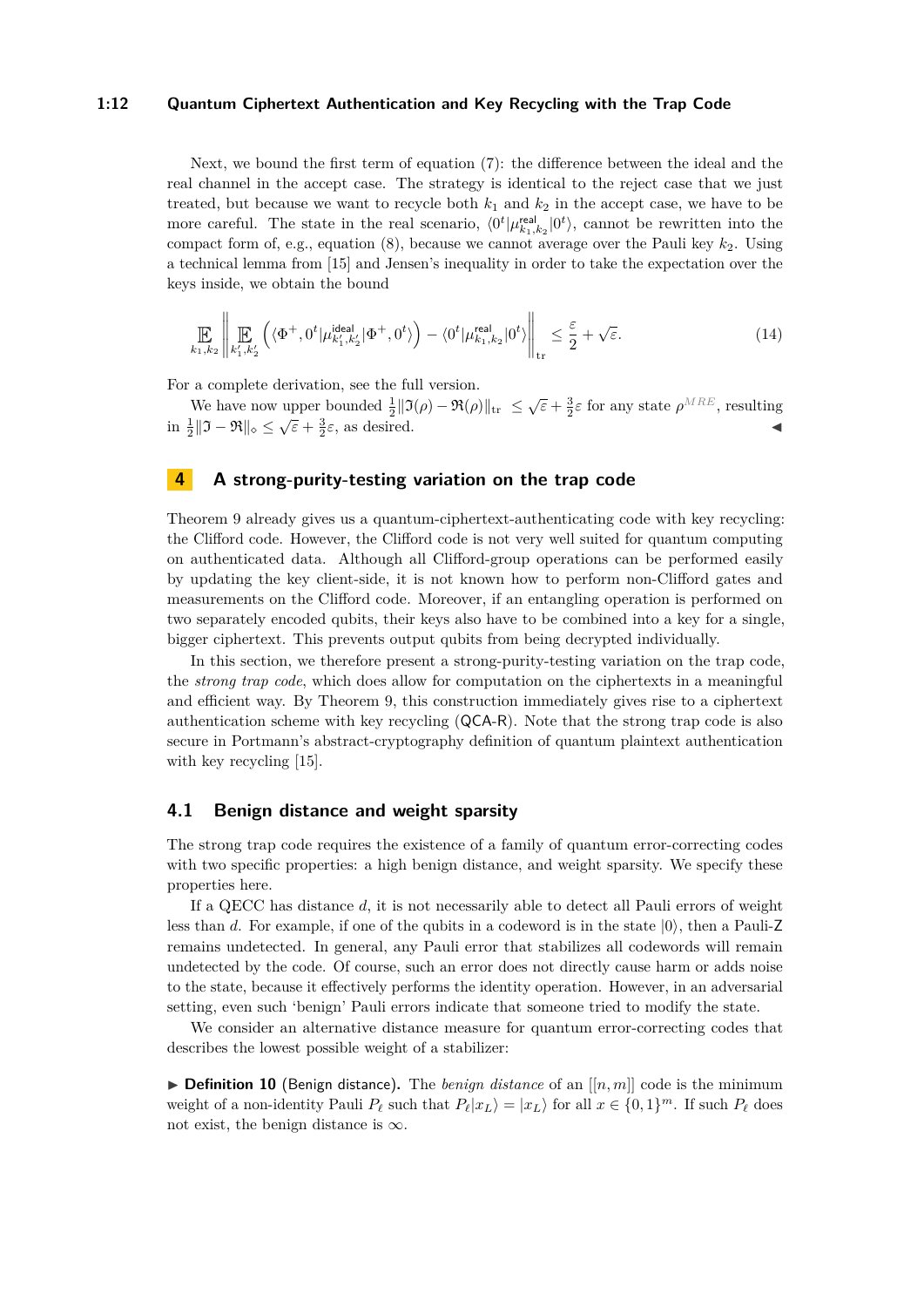To distinguish the benign distance from the notion of difference defined in Definition [4,](#page-7-1) we will often use the term *conventional distance* to refer to the latter.

The benign distance in a fixed relation to the conventional distance. For example, the [[7*,* 4]] Steane code has distance 3, but benign distance 4. On the other hand, the [[49*,* 1]] concatenated Steane code has distance 9, but a benign distance of only 4 (any non-identity stabilizer for the [[7*,* 4]] Steane code is also a stabilizer on the [[49*,* 1]] code if it is concatenated with identity on the other blocks). Even though the two quantities do not bound each other in general, we observe that the benign distance of weakly self-dual *CSS codes* (i.e., CSS codes constructed from a weakly self-dual classical code) grows with their conventional distance: see the full version.

We define a second property of interest: *weight sparsity*. Intuitively, weight sparsity means that for any set of X-, Y-, and Z-weights, randomly selecting a Pauli operator with those weights only yields a stabilizer with very small probability. This probability should shrink whenever the codeword length grows; for this reason, we consider weight sparsity as a property of code *families* rather than of individual codes.

▶ **Definition 11** (Weight-sparse code family). Let  $(E_i)_{i \in \mathbb{N}}$  be a family of quantum errorcorrecting codes with parameters  $[[n(i), m(i), d(i)]]$ . For each  $i \in \mathbb{N}$ , and for all non-negative integers  $x, y, z$  such that  $x + y + z \leq n(i)$ , let  $A_i(x, y, z)$  denote the set of  $n(i)$ -qubit Paulis with X-weight *x*, Y-weight *y*, and Z-weight *z*. Let  $B_i(x, y, z)$  denote set of benign Paulis in  $A_i(x, y, z)$ .

The family  $(E_i)_{i \in \mathbb{N}}$  is *weight-sparse* if the function

$$
f(i) := \max_{x+y+z \le n(i)} \frac{|B_i(x, y, z)|}{|A_i(x, y, z)|}
$$

is negligible<sup>[5](#page-13-0)</sup> in  $n(i)$ .

In the full version of this paper, we construct a weight-sparse family of weakly self-dual CSS codes that have benign distance  $O(\sqrt{n(i)})$ , where  $n(i)$  is the codeword length of the *i*th code in the family. The CSS codes are constructed from a punctured version of classical Reed–Muller codes [\[16\]](#page-17-13).

#### **4.2 The strong trap code**

We present a modified version of the trap code, which we call the *strong trap code*. Contrary to the regular trap code, which appends 2*t* trap qubits, the strong trap code only appends a single  $|0\rangle$  trap and a single  $|+\rangle$  trap. These two traps are subsequently encoded using a quantum error-correcting code that has the desired properties described above, resulting in a ciphertext of the same length as the original trap code.

**► Definition 12** (Strong trap code). Let  $(E_i)_{i \in \mathbb{N}}$  be a weight-sparse family of weakly self-dual CSS codes with parameters  $[[n(i), 1, d(i) = \Omega(\sqrt{n(i)}]]$  and benign distance  $\Omega(\sqrt{n(i)})$ . Then the *i*th strong trap code  ${V_{i,k}}_{k \in K_i}$  encodes  $m = 1$  qubit using  $t = 3n(i) - 1$  tags with the unitaries  $V_{i,k} := \pi_k E_i^{\otimes 3} H_{2n(i)+1}$  (where  $H_{2n(i)+1} = 1^{\otimes 2n(i)} \otimes H \otimes 1^{\otimes (n(i)-1)}$ ).

<span id="page-13-0"></span> $^5$  A function  $f(x)$  is negligible in *x* if for all  $c \in \mathbb{N}$ , there exists an  $x_0$  such that for all  $x \ge x_0$ ,  $f(x) < x^{-c}$ . This definition is extended by stating that a function  $f(x)$  is negligible in another function  $g(x)$  if for all  $c \in \mathbb{N}$ , there exists an  $x_0$  such that for all  $x \ge x_0$ ,  $f(x) < (g(x))^{-c}$ .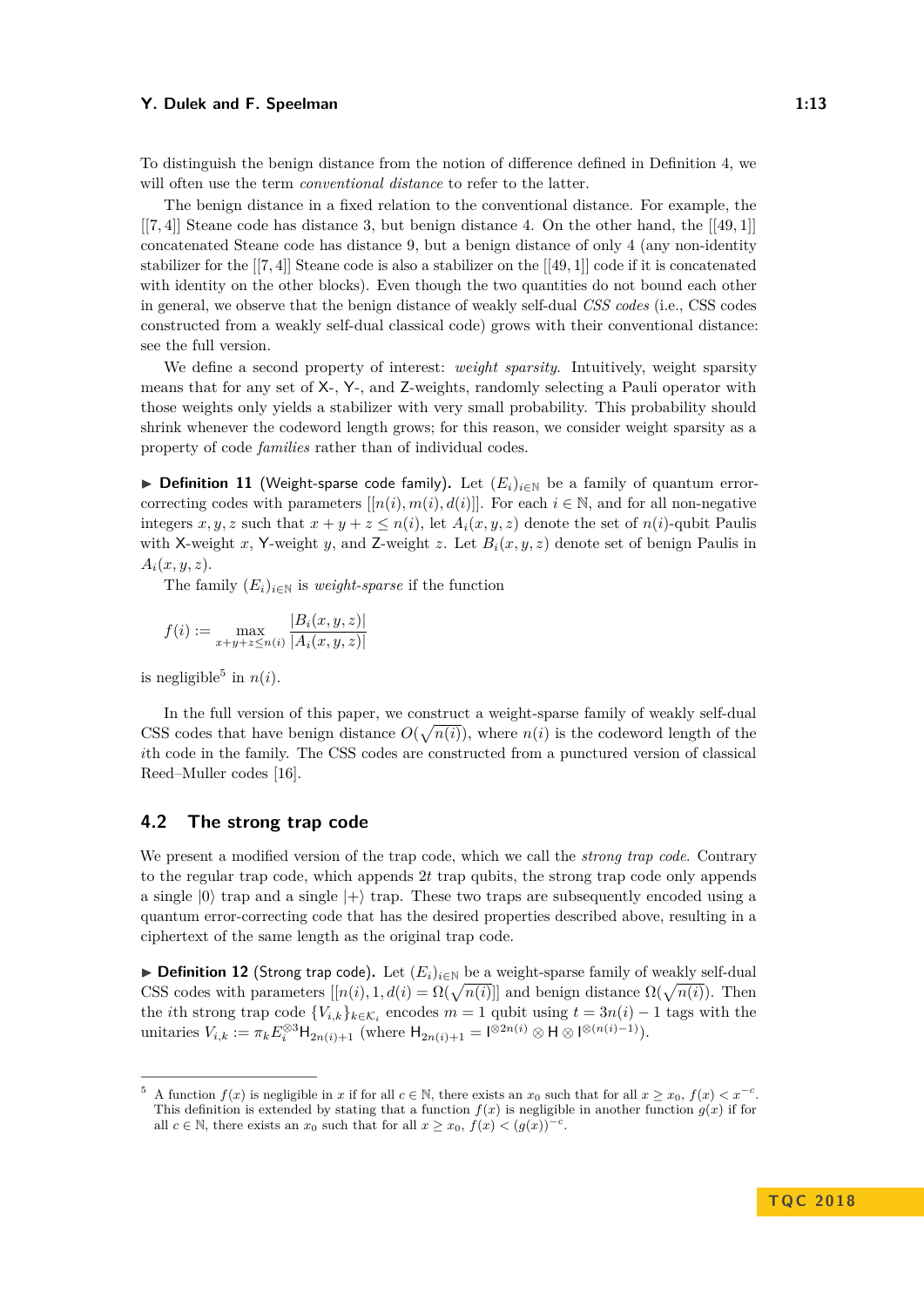#### **1:14 Quantum Ciphertext Authentication and Key Recycling with the Trap Code**

The strong trap code invokes two layers of security: the CSS codes *E<sup>i</sup>* , which detect lowweight attacks, and the traps  $|0\rangle$  and  $|+\rangle$ , which detect higher-weight attacks by revealing bit and phase flips, respectively.

One can verify that computing on quantum states authenticated with the strong trap code works in much the same way as for the original trap code. For details, see  $[6]$ .<sup>[6](#page-14-0)</sup>

#### $\triangleright$  **Theorem 13.** The strong trap code is a strong-purity-testing code with error negl $(n(i))$ .

**Proof.** Consider an arbitrary *i* and non-identity Pauli  $P_\ell \in \mathbb{P}_{3n(i)}\backslash\{1^{\otimes 3n(i)}\}$ . Let  $w_x$  and  $w_z$ denote the X-weight and Z-weight (respectively) of  $P_\ell$ , and note that  $\max(w_x, w_z) > 0$ .

We bound the probability that  $P_{\ell'} := \pi_k^{\dagger} P_{\ell} \pi_k$  remains undetected by the code  $E_i$  and the traps. Because  $E_i$  is a CSS code, it detects X and Z errors separately: let us write  $P_{\ell'} = P_x P_z$ with  $P_x \in \{1, X\}^{\otimes 3n(i)}$  and  $P_z \in \{1, Z\}^{\otimes 3n(i)}$ , and focus first on the probability that  $P_x$  remains undetected, i.e., the probability that  $H_{2n(i)+1}(E_i^{\dagger})^{\otimes 3}P_x E_i^{\otimes 3}H_{2n(i)+1} \in \mathbb{P}_1 \otimes \{1, Z\}^{\otimes 3n(i)-1}$ .

Because of the permutation  $\pi_k$ ,  $P_x$  is a random Pauli in  $\{I, X\}^{\otimes 3n(i)}$  with weight  $w_x$ . (Note that  $P_z$  is also a random Pauli with weight  $w_z$ , but is correlated with  $P_x$ : any overlap in the locations of  $X$  and  $Z$  operators in  $P_\ell$  is preserved by the permutation.)

Consider all possible values of  $w_x = w_1 + w_2 + w_3$ , where  $w_1$  denotes the weight of  $P_x$ on the first (data) codeword,  $w_2$  the weight on the second ( $|0\rangle$ -trap) codeword, and  $w_3$  the weight on the third  $(|+\rangle$ -trap) codeword:

- If  $w_x = 0$ , then the Pauli  $P_x$  is identity, and remains undetected with probability 1.
- If  $0 < w_x < d(i)$ , then  $0 < w_i < d(i)$  for at least one  $j \in \{1, 2, 3\}$ .  $E_i$  detects an error on the *j*th block with certainty, since the weight of the error is below the distance and the benign distance.
- If  $d(i)$  ≤  $w_x$  ≤ 3 $n(i) d(i)$ , the attack  $P_x$  will likely be detected on the second block, the  $|0\rangle$ -trap. We can be in one of four cases:
	- $w_2 > 0$  and  $P_x$  is detected in the second block by the CSS code  $E_i$ .
	- $w_2 > 0$  and  $P_x$  acts as a logical operation on the second block. Since  $P_x$  consists of only I's and  $X$ 's, this logical operation can only be an  $X$  by the construction of CSS codes. In this case,  $P_x$  is detected by the projection that checks whether the trap is still in the  $|0\rangle$  state.
	- $w_2 > 0$  and  $P_x$  acts as a stabilizer on the second block, and remains undetected on that block. However, by the weight-sparsity of the code family, the probability that this is the case is negligible in  $n(i)$ .
	- $w_2 = 0$ . In this case,  $P_x$  acts as identity on the second block. The probability that this case occurs, however, is small:

$$
\Pr_{k}[w_2 = 0] = \frac{\binom{2n(i)}{w_x}}{\binom{3n(i)}{w_x}} < \left(\frac{2}{3}\right)^{w_x} \le \left(\frac{2}{3}\right)^{d(i)}\tag{15}
$$

The first inequality holds in general for binomials, and the second one follows from the fact that  $w_x \geq d(i)$ . Since  $d(i) = \Omega(\sqrt{n(i)})$ , this probability is negligible in  $n(i)$ .

In total, the probability of the attack remaining undetected for  $d(i) \leq w_x \leq 3n(i) - d(i)$ is negligible in  $n(i)$ .

<span id="page-14-0"></span><sup>6</sup> For some applications, authenticating through measurement (cf. [\[6,](#page-17-3) Appendix B.2]) can be very useful. Our underlying code has all the requirements to achieve this in principle, but in this work we focus on quantum authentication and do not formulate the full security notions needed to properly describe this scenario.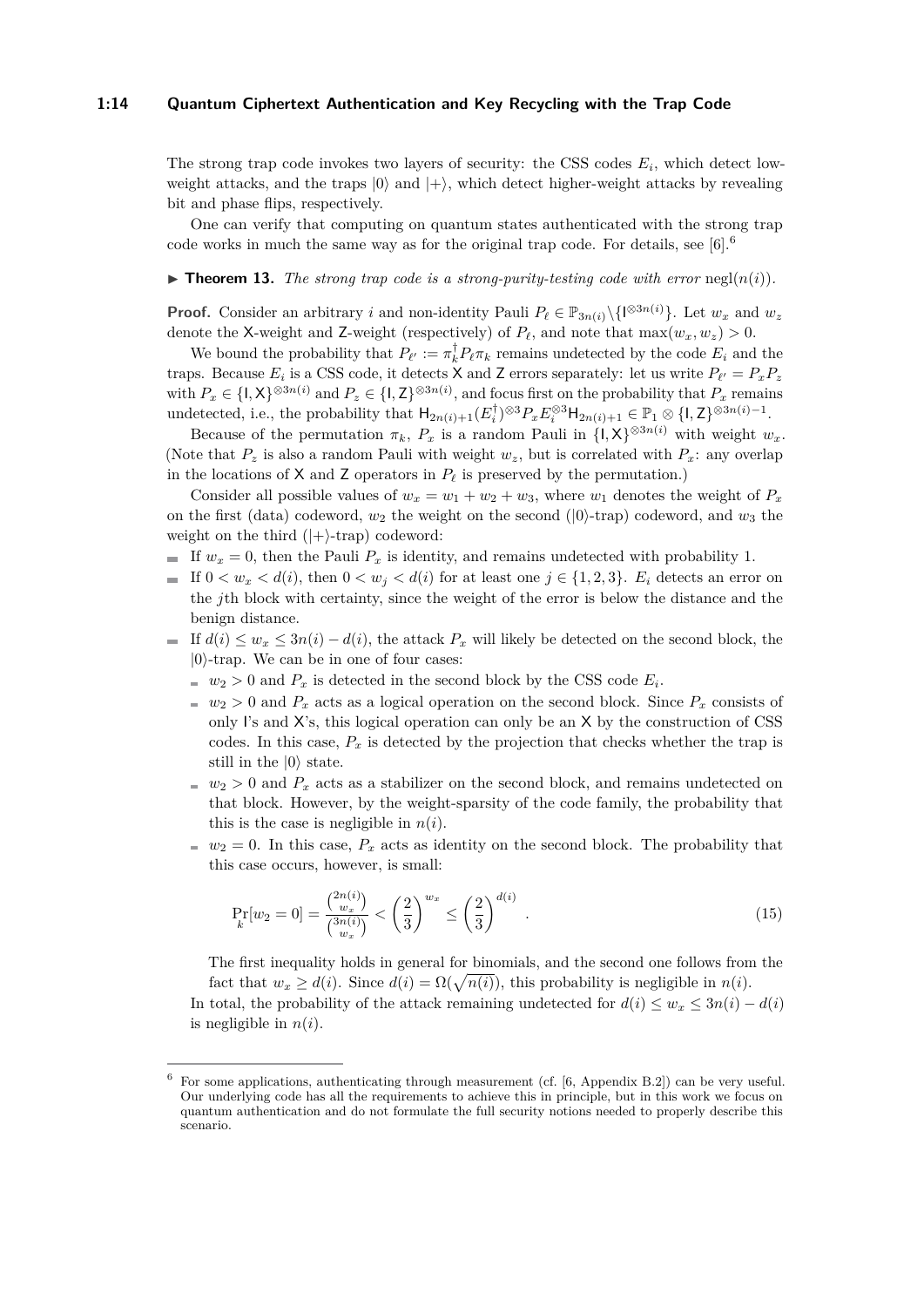- If  $3n(i) d(i) < w_x < 3n(i)$ : as in the second case, there is at least one  $j \in \{1, 2, 3\}$  such that  $n(i) - d(i) < w_j < n(i)$ , causing the attack to be detected (recall that  $\mathsf{X}^{\otimes 3n(i)}$  is a logical X, and therefore this mirrors the  $0 < w_x < d(i)$  case).
- If  $w_x = 3n(i)$ , then the logical content of the second block, the  $|0\rangle$ -trap, is flipped. This is detected with certainty as well.

We see that unless  $w_x = 0$ , the Pauli  $P_x$  remains undetected only with probability negligible in  $n(i)$ . A similar analysis can be made for  $P_z$ : it is always detected with high probability, unless  $w_z = 0$ . We stress that these probabilities are *not* independent. However, we can say that

$$
\Pr_{k}[P_x \text{ and } P_z \text{ undetected}] \le \min \left\{ \Pr_{k}[P_x \text{ undetected}], \Pr_{k}[P_z \text{ undetected}] \right\},\tag{16}
$$

and since at least one of  $w_x$  and  $w_z$  is non-zero, this probability is negligible in  $n(i)$ .

## <span id="page-15-0"></span>**5 Simultaneous encryptions with key reuse**

Earlier work on key reuse for quantum authentication deals explicitly with *key recycling*, the decision to reuse (part of) a key for a new encryption after completing the transmission of some other quantum message. The key is reused only *after* the honest party decides whether to accept or reject the first message, so recycling is a strictly sequential setting.

If Construction [1](#page-8-2) is instantiated with a strong-purity-testing code (such as the strong trap code), the resulting scheme is able to handle an even stronger, parallel, notion of key reuse. As long as the one-time pads are independent, it is possible to encrypt multiple qubits under the same code key while preserving security. Even if the adversary is allowed to interactively decrypt a portion of the qubits one-by-one, the other qubits will remain authenticated. This property is especially important for the strong trap code: computing on data authenticated with the strong trap code requires all qubits to be encrypted under the same permutation key.

The original trap code is secure in this setting (as long as the one-time pads are fresh; see Section 5.2 of [\[6\]](#page-17-3)), but only if all qubits are decrypted at the same time. If some qubits can be decrypted separately, the adversary can deduce the location of the  $|+\rangle$  traps by applying single-qubit X operations to different ciphertexts at different locations, and observing which ones are rejected. Repeating this for the Z operator to learn about the  $|0\rangle$  traps, the adversary can completely break the authentication on the remaining qubits.

Suppose we encrypt two messages using an authentication scheme based on a strongpurity-testing code  ${V_{k_0}}_{\sigma}$ , using the same code key  $k_0$  but a fresh one-time pad. If we then decrypt the first message, the scheme is still QCA-R-authenticating on the second message with only slightly worse security.

I **Theorem 14** (informal)**.** *Let* (Encrypt*,* Decrypt) *be an ε-*QCA-R*-authenticating scheme resulting from Construction [1,](#page-8-2) using a strong-purity-testing code*  ${V_{k_0}}_{\alpha}$ . Let  $M_1, M_2$  denote *the plaintext registers of the two messages,*  $C_1 = M_1T_1, C_2 = M_2T_2$  *the corresponding ciphertext registers, and*  $R$  *a side-information register. Let*  $A_1$ ,  $A_2$  *be arbitrary adversarial channels. Consider the setting where the adversary acts on the qubits, encrypted with keys*  $k_0, k_1, k_2, \text{ as}$ 

$$
\text{Decrypt}^{C_2\rightarrow M_2}_{k_0,k_2}\circ\mathcal{A}_2^{M_1,C_2,R}\circ \text{Decrypt}^{C_1\rightarrow M_1}_{k_0,k_1}\circ \mathcal{A}_1^{C_1,C_2,R}\circ\left(\text{Encrypt}^{M_1\rightarrow C_1}_{k_0,k_1}\otimes\text{Encrypt}^{M_2\rightarrow C_2}_{k_0,k_2}\right)\,,
$$

*so that the key k*<sup>0</sup> *is used for both messages. Then, the scheme is* 2*ε-*QCA-R*-authenticating on the second qubit.*

**TQ C 2 0 1 8**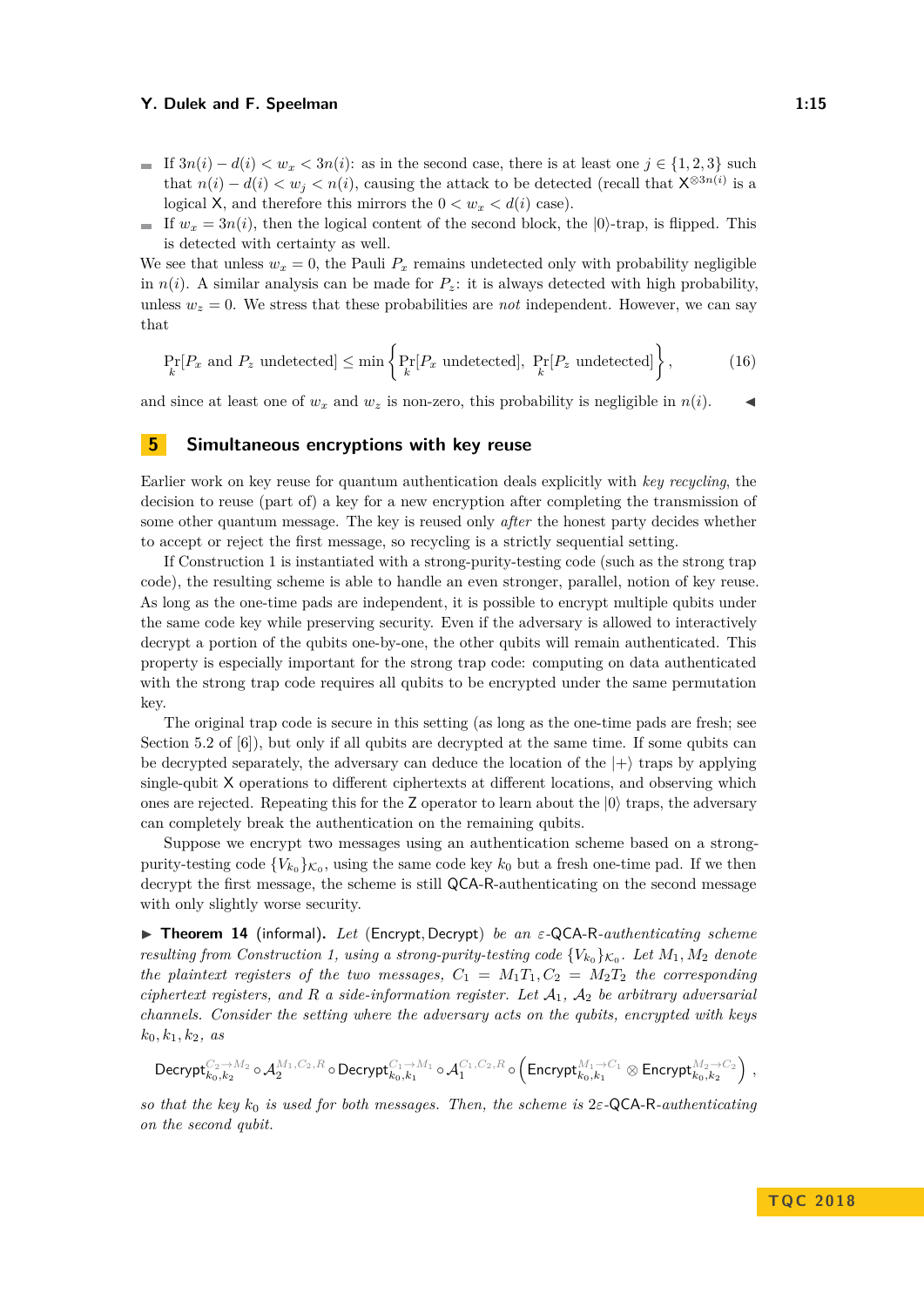#### **1:16 Quantum Ciphertext Authentication and Key Recycling with the Trap Code**

**Sketch.** As a first step, we rewrite the encryption of the second qubit as using encoding and teleportation, by using the equivalence between applying a random quantum one-time pad and teleporting a state. The encryption of the second qubit can then be thought of as happening after decryption of the first qubit. Next, we apply QCA-R security of the first qubit, where we are using the property that  $k_0$  is recycled both in the accept and the reject case. Finally we undo the rewrite and can directly apply QCA-R security on the remaining state.

The complete proof can be found in the full version. The argument easily extends to any polynomial number of authenticated qubits.

## **6 Conclusion**

We presented a new security definition, QCA-R, for ciphertext authentication with key recycling, and showed that schemes based on purity-testing codes satisfy quantum ciphertext authentication, while strong purity testing implies both ciphertext authentication and key recycling. This is analogous to the security of quantum plaintext-authentication schemes from purity-testing codes [\[5,](#page-17-2) [15\]](#page-17-7).

Additionally, we constructed the *strong trap code*, a variant of the trap code which is a strong-purity-testing code and therefore is QCA-R secure (as well as secure under all notions of plaintext authentication). This new scheme can strengthen security and add key-recycling to earlier applications of the trap code. It is also applicable in a wider range of applications than the original trap code, because encrypted qubits remain secure even if other qubits sharing the same key are decrypted earlier.

A potential application of the strong trap code is the design of a quantum CCA2-secure encryption scheme (as in [\[3,](#page-16-2) Definition 9]) that allows for computation on the encrypted data. By only using the pseudo-random generator for the one-time-pad keys, and recycling the key for the underlying error-correcting code, this security level could be achieved.

As future work, our definition of QCA-R could be generalized in different ways. First, one can consider a variant of the definition in the abstract-cryptography or universal-composability framework, in order to ease the composition with other cryptographic primitives. Second, because it can be useful to authenticate measurements in delegated computation applications, one could extend the definition of QCA-R to deal with the measurement of authenticated data. We expect no real obstacles for this extension of the definition, and refer to [\[6,](#page-17-3) Appendix B.2] for comparable work on the original trap code.

#### **References**

- <span id="page-16-0"></span>**1** Dorit Aharonov, Michael Ben-Or, and Elad Eban. Interactive proofs for quantum computations. *arXiv preprint arXiv:0810.5375*, 2008.
- <span id="page-16-1"></span>**2** Gorjan Alagic, Yfke Dulek, Christian Schaffner, and Florian Speelman. Quantum fully homomorphic encryption with verification. In *Advances in Cryptology – ASIACRYPT 2017*, pages 438–467, Cham, 2017. Springer International Publishing. [doi:10.1007/](http://dx.doi.org/10.1007/978-3-319-70694-8_16) [978-3-319-70694-8\\_16](http://dx.doi.org/10.1007/978-3-319-70694-8_16).
- <span id="page-16-2"></span>**3** Gorjan Alagic, Tommaso Gagliardoni, and Christian Majenz. Unforgeable quantum encryption. *arXiv preprint arXiv:1709.06539*, 2017.
- <span id="page-16-3"></span>**4** Gorjan Alagic and Christian Majenz. Quantum non-malleability and authentication. In *Advances in Cryptology – CRYPTO 2017*, pages 310–341, Cham, 2017. Springer International Publishing. [doi:10.1007/978-3-319-63715-0\\_11](http://dx.doi.org/10.1007/978-3-319-63715-0_11).